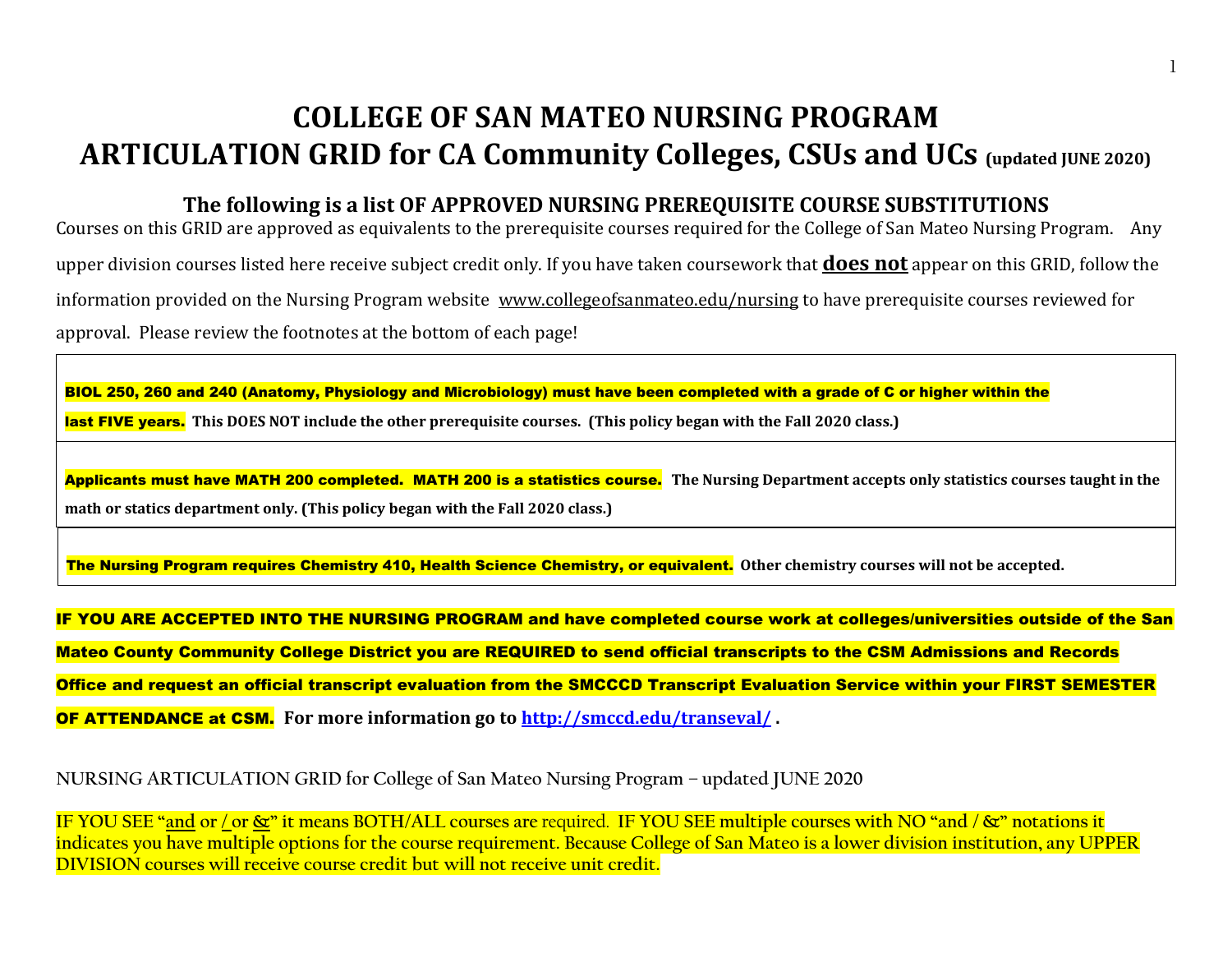| <b>Institution</b>            | <b>Microbiology</b> | Anatomy          | <b>Physiology</b> | Chemistry<br>for Health<br><b>Sciences</b> | <b>MATH-</b><br><b>Statistics</b> | <b>English</b><br><b>Composition</b> | <b>Speech</b><br><b>Communication</b> | <b>Intro Sociology</b><br>or Cultural<br>Anthropology | General<br><b>Psychology</b> | <b>Developmental</b><br><b>Psychology</b> |
|-------------------------------|---------------------|------------------|-------------------|--------------------------------------------|-----------------------------------|--------------------------------------|---------------------------------------|-------------------------------------------------------|------------------------------|-------------------------------------------|
| Cañada,                       |                     |                  |                   |                                            |                                   | <b>ENGL 100</b>                      |                                       |                                                       |                              |                                           |
| <b>College of</b>             | <b>BIOL</b>         | <b>BIOL</b>      | <b>BIOL</b>       | <b>CHEM</b>                                | <b>MATH</b>                       | <b>or</b>                            | <b>COMM 110,</b>                      | <b>SOCI 100</b>                                       | <b>PSYC 100</b>              | <b>PSYC 200</b>                           |
| San Mateo,                    | 240                 | 250              | 260               | 410                                        | 200                               | <b>ENGL 105</b>                      | 130, 140, 150                         | <b>ANTH 110</b>                                       |                              |                                           |
| & Skyline                     |                     |                  |                   |                                            |                                   |                                      |                                       |                                                       |                              |                                           |
| Allan                         |                     |                  |                   |                                            |                                   |                                      | SPCH 101, 102,                        |                                                       |                              |                                           |
| Hancock                       | <b>BIOL 128</b>     | <b>BIOL 124</b>  | <b>BIOL 125</b>   | <b>CHEM 150</b>                            | <b>MATH 123</b>                   | <b>ENGL 101</b>                      | 106                                   | <b>SOCI 101</b><br><b>ANTH 102</b>                    | <b>PSYC 101</b>              | <b>PSYC 118</b>                           |
| College                       |                     |                  |                   |                                            |                                   |                                      |                                       |                                                       |                              |                                           |
| American                      |                     |                  |                   |                                            |                                   | ENGWR 300                            | SPEECH 301, 331,                      | SOC 300, 480                                          | <b>PSYC 300</b>              |                                           |
| River                         | <b>BIOL 440</b>     | BIOL 430 & 431   |                   | <b>CHEM 309</b>                            | <b>STAT 300</b>                   |                                      | 361                                   | ANTH310, 481                                          | <b>PSYC 480</b>              | <b>PSYC 370</b>                           |
| College                       |                     |                  |                   |                                            |                                   |                                      |                                       |                                                       |                              |                                           |
| Antelope                      |                     |                  |                   |                                            |                                   | <b>ENGL 101</b>                      |                                       | <b>SOC 101</b>                                        |                              |                                           |
| <b>Valley</b>                 | <b>BIOL 204</b>     | <b>BIOL 201</b>  | <b>BIOL 202</b>   | <b>CHEM 102</b>                            | <b>MATH 115</b>                   |                                      | COMM 101, 103                         | <b>ANTH 102</b>                                       | <b>PSY 101</b>               | PSY 236                                   |
| College<br><b>Bakersfield</b> |                     |                  |                   | <b>CHEM B11</b>                            |                                   |                                      |                                       | <b>SOCI B1</b>                                        |                              |                                           |
| College                       | <b>BIOL B16</b>     | BIOL B32 & B33   |                   |                                            | <b>MATH B22</b>                   | <b>ENGL B1A</b>                      | COMM B1, B4,<br><b>B8</b>             | <b>ANTH B2</b>                                        | PSYC B1A                     | PSYC B40                                  |
|                               |                     |                  |                   |                                            |                                   |                                      |                                       | SOCI <sub>1</sub>                                     |                              |                                           |
| <b>Barstow</b>                | <b>BIOL 8</b>       | <b>BIOL4</b>     | BIOL <sub>5</sub> | CHEM <sub>1</sub>                          | <b>MATH 2</b>                     | <b>ENGL1A</b>                        | COMM 1, 3                             | ANTH <sub>1</sub>                                     | PSYC <sub>1</sub>            | PSYC <sub>2</sub>                         |
| College                       |                     |                  |                   |                                            |                                   |                                      |                                       |                                                       |                              |                                           |
| <b>Berkeley</b>               |                     |                  |                   |                                            |                                   |                                      |                                       |                                                       |                              |                                           |
| <b>City College</b>           | BIOL <sub>3</sub>   |                  |                   | <b>CHEM</b>                                | MATH <sub>13</sub>                | <b>ENGL1A</b>                        | COMM 3, 4, 20,                        | SOC <sub>1</sub>                                      | PSYC <sub>1</sub> A          | PSYCH <sub>21</sub>                       |
| (Vista)                       |                     |                  |                   | 30A, 30B                                   |                                   |                                      | 45                                    | <b>ANTH 3</b>                                         |                              |                                           |
| <b>Butte</b>                  |                     |                  |                   |                                            |                                   |                                      | CMST 2, 4, 9, 10                      | SOC <sub>2</sub>                                      |                              |                                           |
| College                       | <b>BIOL 15</b>      | <b>BIOL 20</b>   | <b>BIOL 21</b>    | <b>CHEM 52</b>                             | MATH <sub>18</sub>                | <b>ENGL 2, 3</b>                     |                                       | ANTH <sub>4</sub>                                     | PSY <sub>1</sub>             | <b>PSY 15</b>                             |
|                               |                     |                  |                   |                                            |                                   |                                      |                                       |                                                       |                              |                                           |
|                               |                     |                  |                   | <b>CHEM</b>                                |                                   | ENGL <sub>1</sub> A,                 |                                       | SOC <sub>1</sub>                                      |                              |                                           |
| Cabrillo                      | BIO <sub>6</sub>    | BIO <sub>4</sub> | BIO <sub>5</sub>  | 30A, 30B                                   | <b>MATH 12</b>                    | 1AMC                                 | <b>COMM 1, 10</b>                     | <b>ANTHR 2</b>                                        | PSYCH <sub>1</sub>           | <b>PSYCH 8</b>                            |
| College                       |                     |                  |                   |                                            |                                   |                                      |                                       |                                                       |                              |                                           |
| <b>Cerritos</b>               |                     |                  |                   | CHEM 100                                   |                                   | <b>ENGL 100</b>                      | SPCH 100, 120,                        | <b>SOC 101</b>                                        |                              |                                           |
| College                       | <b>MICR 200</b>     | A&P 150 & 151    |                   |                                            | <b>MATH 12</b>                    |                                      | 130                                   | ANTH <sub>100</sub>                                   | <b>PSYC 101</b>              | <b>PSYC 251</b>                           |

### **CALIFORNIA COMMUNITY COLLEGES**

**NURSING ARTICULATION GRID for College of San Mateo Nursing Program – updated JUNE 2020**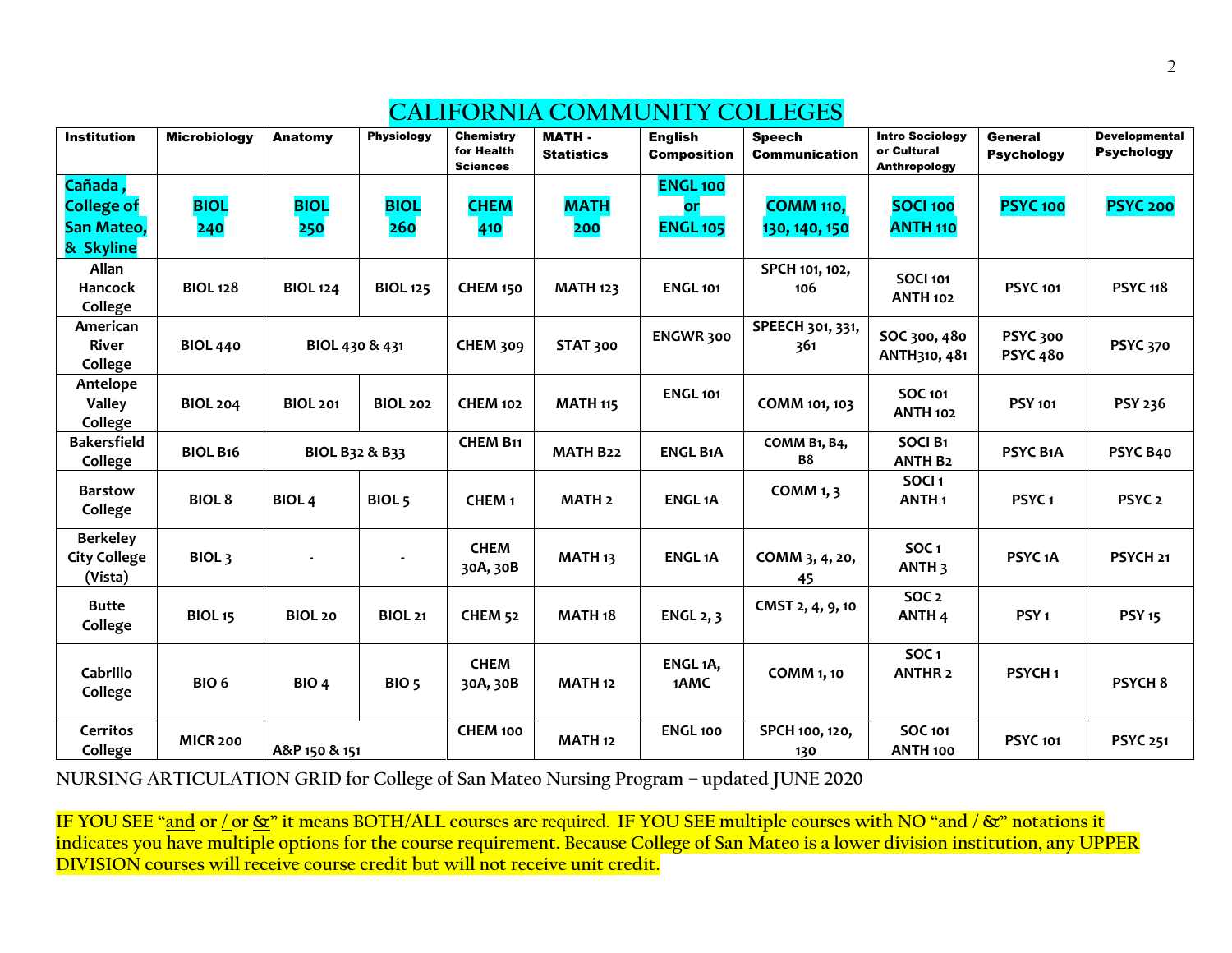| <b>Institution</b>                         | <b>Microbiology</b> | Anatomy          | <b>Physiology</b> | <b>Chemistry</b><br>for Health<br><b>Sciences</b> | <b>MATH-</b><br><b>Statistics</b> | <b>English</b><br><b>Composition</b> | <b>Speech</b><br><b>Communication</b> | <b>Intro Sociology</b><br>or Cultural<br>Anthropology | <b>General</b><br><b>Psychology</b> | <b>Developmental</b><br><b>Psychology</b> |
|--------------------------------------------|---------------------|------------------|-------------------|---------------------------------------------------|-----------------------------------|--------------------------------------|---------------------------------------|-------------------------------------------------------|-------------------------------------|-------------------------------------------|
| <b>Cerro Coso</b><br>Community<br>College  | <b>BIOL C262</b>    | <b>BIOL C251</b> | <b>BIOL C255</b>  |                                                   | <b>MATH C121</b>                  | <b>ENGL 101</b>                      | SPCH C101                             | SOCI C101<br><b>ANTH C111</b>                         | PSYC C101                           | PSYC C181                                 |
| Chabot<br>College                          | MICR <sub>1</sub>   | <b>ANAT1</b>     | PHSI <sub>1</sub> | CHEM 30A                                          | MATH <sub>43</sub>                | <b>ENGL1A</b>                        | COMM <sub>1</sub>                     | <b>SOC1</b><br>ANTH <sub>3</sub>                      | PSYC <sub>1</sub>                   | <b>PSYC 12</b>                            |
| Chaffey<br>College                         | <b>BIOL 23/23L</b>  | <b>BIOL 20</b>   | <b>BIOL 22</b>    | CHEM 9                                            | STAT <sub>10</sub>                | <b>ENGL1A</b>                        | <b>COMSTD 2, 4, 8</b>                 | <b>SOC 10</b><br><b>ANTHRO3</b>                       | PSYCH <sub>1</sub>                  | PSYCH <sub>25</sub>                       |
| <b>Citrus</b><br>College                   | <b>BIOL 220</b>     | <b>BIO 200</b>   | <b>BIOL 201</b>   | <b>CHEM 103</b>                                   | <b>MATH 165</b>                   | <b>ENGL 101</b>                      | SPCH 100, 106                         | SOC 201<br><b>ANTH 210</b>                            | <b>PSY 101</b>                      | <b>PSY 205</b>                            |
| <b>City College</b><br>of San<br>Francisco | <b>BIO 120</b>      | <b>BIO 108</b>   | <b>BIO 111</b>    | <b>CHEM 32</b>                                    | <b>MATH 80</b>                    | <b>ENGL1A</b>                        | CMST 1A, 4, 11,<br>12, 20             | SOC <sub>1</sub><br>ANTH <sub>3</sub>                 | PSYC <sub>1</sub>                   | <b>PSYC 21</b>                            |
| Coastline<br>Community<br>College          | <b>BIOL C210</b>    | <b>BIOL C220</b> | <b>BIOL C225</b>  | <b>CHEM</b><br>C <sub>110</sub>                   | <b>MATH C160</b>                  | <b>ENGL 100</b>                      | CMST C100,<br>C101, C110              | SOC C100<br><b>ANTH C100</b>                          | PSYC C100                           | <b>PSYC C118</b>                          |
| College of<br>Alameda                      | BIOL <sub>3</sub>   | <b>BIOL 2</b>    | <b>BIOL4</b>      | CHEM 30A                                          | MATH <sub>13</sub>                | <b>ENGL1A</b>                        | COMM 1A, 20,<br>45                    | SOCI <sub>1</sub><br><b>ANTHR3</b>                    | PSYCH <sub>1</sub> A                |                                           |
| College of<br>Marin                        | <b>BIOL 240</b>     | <b>BIOL 120</b>  | <b>BIOL 224</b>   | <b>CHEM 110,</b><br>114, 115                      | <b>STAT 115</b>                   | <b>ENGL 150</b>                      | <b>COMM 105</b>                       | <b>SOC 110</b><br><b>ANTH 102</b>                     | <b>PSY 110</b>                      | <b>PSY 114</b>                            |
| <b>College of</b><br>the Canyons           | <b>BIOL 221</b>     | BIOSCI 204 & 205 |                   |                                                   | <b>MATH 140</b>                   | <b>ENGL 101</b>                      | COMS 105, 120                         | <b>SOCI 101</b><br>ANTHRO 103                         | PSYCH <sub>101</sub>                | <b>PSYCH 172</b>                          |
| College of<br>the Desert                   | <b>BI</b> 15        | BI 13 & 14       |                   | CH <sub>4</sub>                                   | MATH <sub>14</sub>                | ENG <sub>1</sub> A                   | COMM 1, 5, 9, 17                      | SOC <sub>1</sub><br>ANTH <sub>2</sub>                 | PSY <sub>1</sub>                    | PSY <sub>3</sub>                          |
| <b>College of</b><br>the<br>Redwoods       | <b>BIOL2</b>        | <b>BIOL 6</b>    | BIOL <sub>7</sub> | CHEM <sub>2</sub>                                 | MATH <sub>15</sub>                | <b>ENGL1A</b>                        | COMM 1, 6, 7                          | SOC <sub>1</sub><br>ANTH <sub>3</sub>                 | PSYCH <sub>1</sub>                  | PSYCH <sub>11</sub>                       |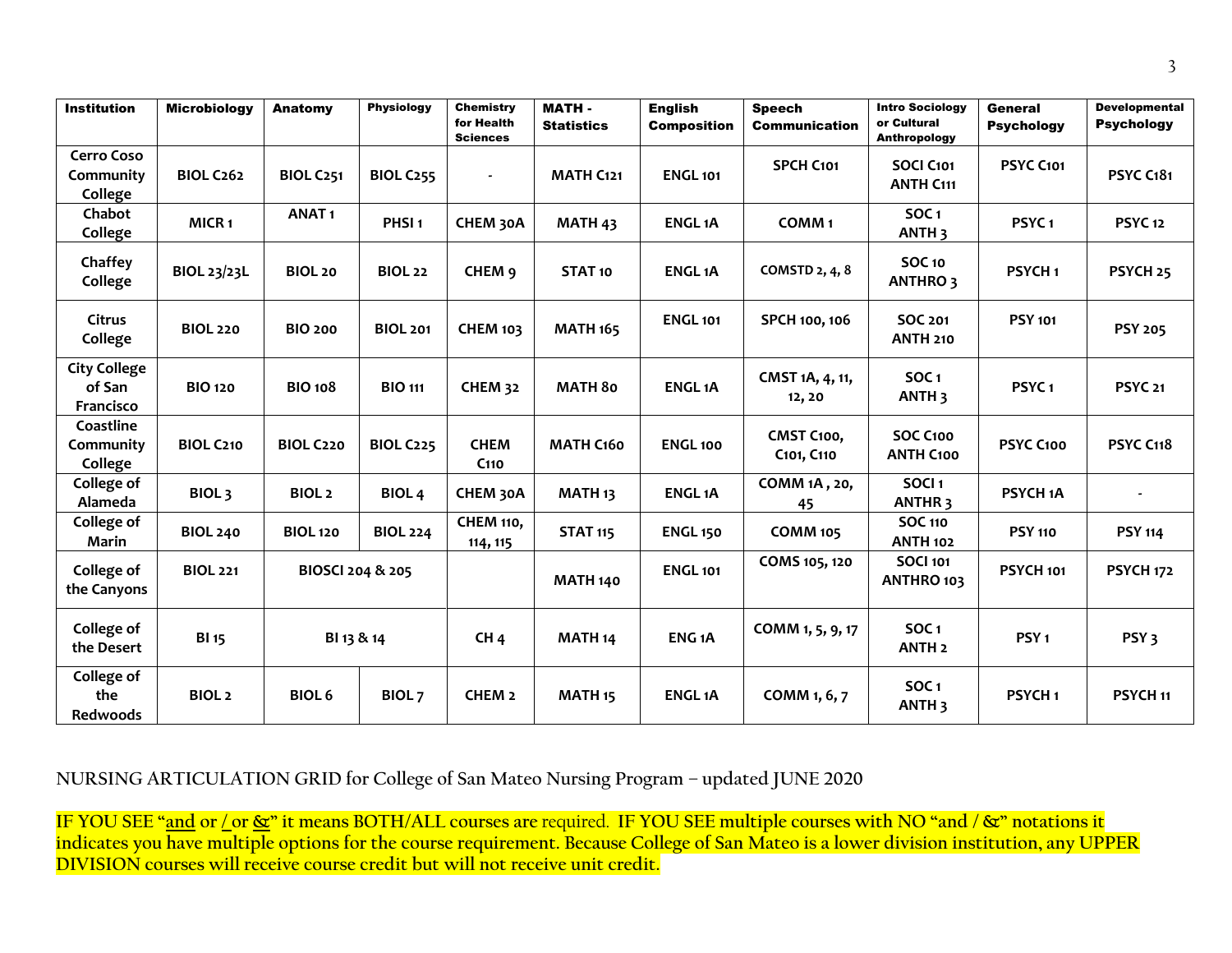| <b>Institution</b>                          | <b>Microbiology</b>      | Anatomy                  | <b>Physiology</b>        | <b>Chemistry</b><br>for Health<br><b>Sciences</b> | <b>MATH-</b><br><b>Statistics</b> | <b>English</b><br><b>Composition</b> | <b>Speech</b><br><b>Communication</b> | <b>Intro Sociology</b><br>or Cultural<br>Anthropology | General<br><b>Psychology</b> | <b>Developmental</b><br><b>Psychology</b> |
|---------------------------------------------|--------------------------|--------------------------|--------------------------|---------------------------------------------------|-----------------------------------|--------------------------------------|---------------------------------------|-------------------------------------------------------|------------------------------|-------------------------------------------|
| <b>College of</b><br>the<br><b>Sequoias</b> | <b>BIOL 40</b>           | BIOL <sub>30</sub>       | <b>BIOL 31</b>           | CHEM 20<br>$8x$ 21                                | MATH <sub>21</sub>                | <b>ENGL1</b>                         | COMM 1, 4, 8                          | SOC <sub>1</sub><br>ANTH <sub>10</sub>                | PSY <sub>1</sub>             | CFS 80                                    |
| College of<br>the<br><b>Siskiyous</b>       | <b>BIOL 2600</b>         | <b>BIOL 2700</b>         | <b>BIOL 2800</b>         | <b>CHEM</b><br>1100                               | <b>MATH 1050</b>                  | <b>ENGL1A</b>                        | <b>COMS 1100,</b><br>1200, 1300       | <b>SOC 1001</b><br><b>ANTH 1010</b>                   | <b>PSY 1001</b>              |                                           |
| Columbia<br>College                         | <b>BIOL 65</b>           | BIOL <sub>10</sub>       | <b>BIOL 60</b>           |                                                   | MATH <sub>2</sub>                 | <b>ENGL1A</b>                        | SPCOM 1, 4                            | SOCIO <sub>1</sub><br><b>ANTHR 2</b>                  | PSYCH <sub>1</sub>           | PSYCH <sub>10</sub>                       |
| Contra<br>Costa<br>College                  | <b>BIOSC 119</b>         | <b>BIOSC 132</b>         | <b>BIOSC 134</b>         | $\overline{\phantom{a}}$                          | <b>MATH 164</b>                   | <b>ENGL1A</b>                        | SPCH 120, 128                         | <b>SOCIO 220</b><br>ANTHR <sub>130</sub>              | PSYCH <sub>220</sub>         | <b>PSYCH 128</b>                          |
| Copper<br>Mountain<br>College               | <b>BI 015</b>            | <b>BI 022</b>            | BI 023                   | CHoo5                                             | MATH <sub>14</sub>                | ENG <sub>3</sub> A                   | SP 004, 015                           | <b>SOC1</b><br><b>ANTH 2</b>                          | PSY <sub>1</sub>             | PSY <sub>3</sub>                          |
| <b>Cosumnes</b><br><b>River</b><br>College  | <b>BIOL 440</b>          | <b>BIOL 430</b><br>& 431 | <b>BIOL 430</b><br>& 431 | <b>CHEM 309</b>                                   | STAT 300,<br>480                  | <b>ENGWR 300</b>                     | COMM 301, 361                         | <b>SOC 300</b><br><b>ANTH 310</b>                     | <b>PSYC 300</b>              | <b>PSYC 371</b>                           |
| <b>Crafton Hills</b><br>College             | <b>MICRO 102,</b><br>150 | ANAT 150 & 151           |                          |                                                   | <b>MATH 110</b>                   | <b>ENGL 101</b>                      | COMMST 100,<br>111, 140               | <b>SOC 100</b><br>ANTHRO 102                          | PSYCH 100                    | PSYCH <sub>111</sub>                      |
| Cuesta<br>College                           | <b>BIO 204</b>           | <b>BIO 205</b>           | <b>BIO 206</b>           | <b>CHEM 211</b>                                   | <b>MATH 247</b>                   | ENGL 201A                            | COMM 201, 210                         | <b>SOC 201A</b><br><b>ANTH 203</b>                    | <b>PSYC 201</b>              | <b>FMST 212</b>                           |
| Cuyamaca<br>College                         | <b>BIO 152</b>           | <b>BIO 140</b>           | <b>BIO</b><br>141/142L   | <b>CHEM 102</b>                                   | <b>MATH 160</b>                   | <b>ENGL 120</b>                      | COMM 120, 122,<br>130                 | <b>SOC 120</b><br><b>ANTH 120</b>                     | <b>PSY 120</b>               | <b>PSY 150</b>                            |
| Cypress<br>College                          | <b>BIOL 220C</b>         | <b>BIOL 231C</b>         | <b>BIOL 241C</b>         | CHEM 201C                                         | <b>MATH 120C</b>                  | <b>ENGL100C</b>                      | COMM 100C                             | <b>SOC 101C</b><br>ANTH 102C                          | <b>PSY 101C</b>              | <b>PSY 139C</b>                           |
| De Anza<br>College                          | <b>BIOL 26</b>           | BIOL 40A & 40B & 40C     |                          | CHEM 30A                                          | <b>MATH 10</b>                    | <b>EWRT 1A</b>                       | <b>COMM 1, 10</b>                     | SOC <sub>1</sub><br><b>ANTH<sub>2</sub></b>           | PSYC <sub>1</sub>            | PSYC <sub>14</sub>                        |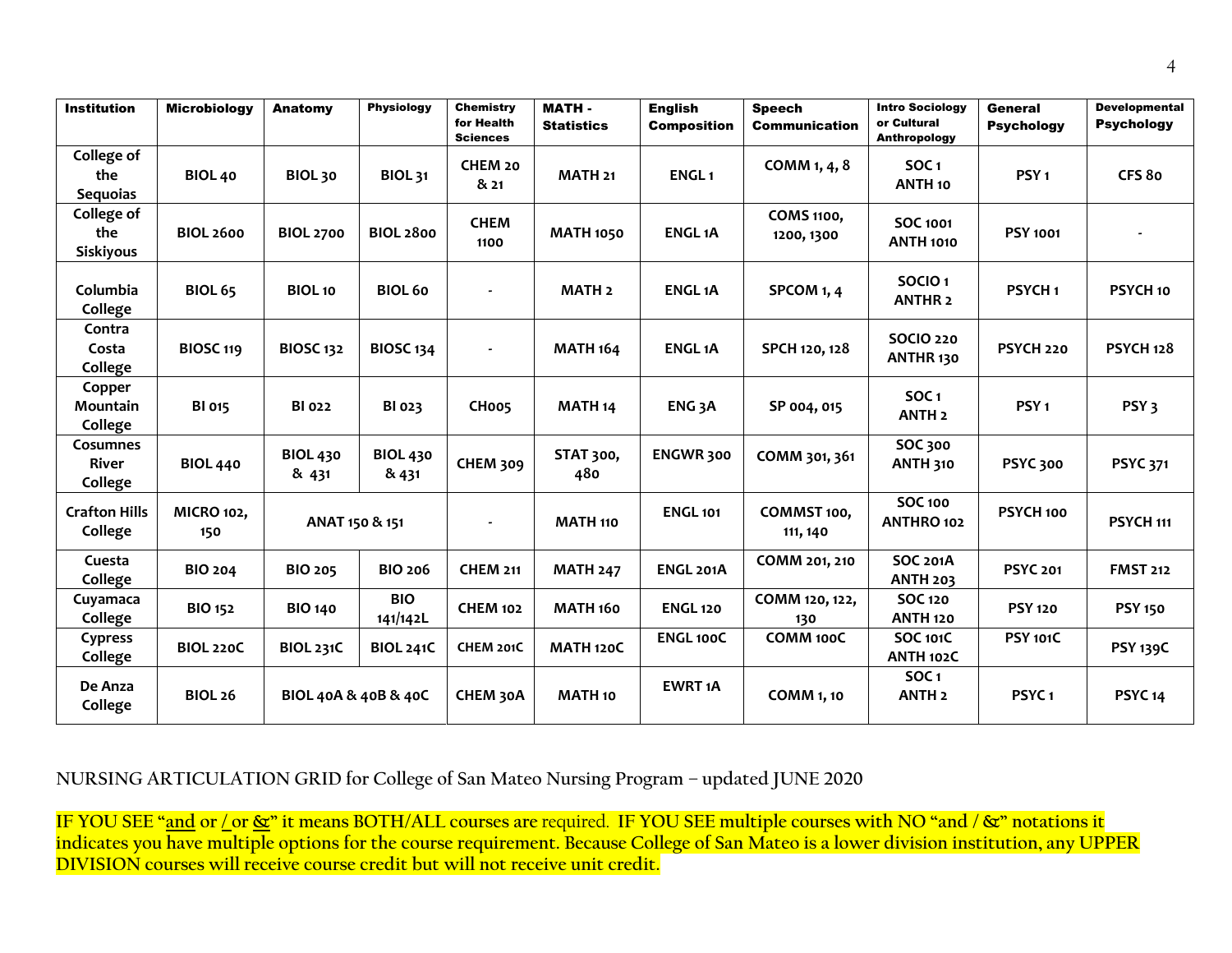| <b>Institution</b>                        | <b>Microbiology</b>                 | Anatomy                            | <b>Physiology</b>         | <b>Chemistry</b><br>for Health<br><b>Sciences</b> | <b>MATH-</b><br><b>Statistics</b> | <b>English</b><br><b>Composition</b> | <b>Speech</b><br><b>Communication</b> | <b>Intro Sociology</b><br>or Cultural<br><b>Anthropology</b> | <b>General</b><br><b>Psychology</b> | <b>Developmental</b><br><b>Psychology</b> |
|-------------------------------------------|-------------------------------------|------------------------------------|---------------------------|---------------------------------------------------|-----------------------------------|--------------------------------------|---------------------------------------|--------------------------------------------------------------|-------------------------------------|-------------------------------------------|
| <b>Diablo</b><br><b>Valley</b><br>College | <b>BIOSC 119,</b><br>146            | <b>BIOSC 139</b>                   | <b>BIOSC 140</b>          | <b>CHEM 107,</b><br>108, 109                      | <b>MATH 142</b>                   | <b>ENGL 122</b>                      | COMM 120, 130                         | <b>SOCIO 120</b><br>ANTHR 130                                | <b>PSYCH 101</b>                    | PSYCH 200                                 |
| East LA<br>College                        | <b>MICRO 1, 20</b>                  | ANAT <sub>1</sub>                  | PHYSIOL <sub>1</sub>      | CHEM <sub>51</sub>                                | <b>MATH 227</b>                   | <b>ENGL 101</b>                      | <b>COMM 101</b>                       | SOC <sub>1</sub><br>ANTHRO 102                               | PSYCH <sub>1</sub>                  | PSYCH 41                                  |
| <b>El Camino</b><br>College               | MICRO 33                            | <b>ANATOMY</b><br>32               | <b>PHYSIOL</b><br>31      | CHEM 21A                                          | <b>MATH 150</b>                   | <b>ENGL1A</b>                        | COMS 100, 130,<br>140                 | <b>SOC 101</b><br><b>ANTH 2</b>                              | PSYCH <sub>5</sub>                  | PSYCH <sub>16</sub>                       |
| Evergreen<br>Valley<br>College            | <b>BIOL 74</b>                      | <b>BIOL 71</b>                     | <b>BIOL 72</b>            | CHEM 30A                                          | Math 063                          | <b>ENGL1A</b>                        | COMS 10, 20                           | <b>SOC 10</b><br>ANTH <sub>63</sub>                          | PSYCH <sub>1</sub>                  | PSYCH <sub>92</sub>                       |
| <b>Feather</b><br>River<br>College        | <b>BIOL 210</b>                     | <b>BIOL 110</b>                    | <b>BIOL 112</b>           |                                                   | <b>MATH 202</b>                   | <b>ENGL 101</b>                      | ENGL 118, 119,<br>120                 | <b>SOC 102</b><br>ANTH <sub>100</sub>                        | <b>PSY 102</b>                      |                                           |
| <b>Folsom Lake</b><br>College             | <b>BIOL 440,</b><br>442             | BIOL 430 & 431                     |                           | <b>CHEM 306</b>                                   | <b>STAT 300</b>                   | ENGWR 300                            | COMM 301, 361                         | <b>SOC 300</b><br><b>ANTH 310</b>                            | <b>PSYC 300</b>                     | <b>PSYC 370</b>                           |
| Foothill<br>College                       | <b>BIOL 41</b>                      | <b>BIOL 40A &amp; 40B</b><br>& 40C |                           | <b>CHEM</b><br>30A, 30B                           | <b>MATH 10</b>                    | <b>ENGL1A</b>                        | COMM 1A, 2, 3,<br>4                   | SOC <sub>1</sub><br><b>ANTH 2A</b>                           | PSYC <sub>1</sub>                   | PSYC <sub>40</sub>                        |
| <b>Fresno City</b><br>College             | <b>BIOL 31</b>                      | BIOL 20 or<br>21A & 21B            | BIOL 22 or<br>21 A & 21B  | CHEM <sub>3</sub> B                               | <b>MATH 11</b>                    | <b>ENGL1A</b>                        | COMM 1, 2, 8                          | SOC <sub>1</sub> A<br><b>ANTHRO 2</b>                        | PSY <sub>2</sub>                    | <b>PSY 38</b><br>CHDEV 38                 |
| <b>Fullerton</b><br>College               | <b>MICR 262F,</b><br>220 F          | ANAT 231F                          | <b>ANAT</b><br>240F       | CHEM 101F                                         | MATH 120F                         | <b>ENGL100F</b>                      | COMM 100F,<br>105F, 124F              | <b>SOC 101F</b><br>ANTH 102F                                 | <b>PSY 101F</b>                     | <b>PSY 139F</b>                           |
| Gavilan<br>College                        | AH <sub>8</sub><br>BIO <sub>8</sub> | BIO <sub>7</sub>                   | AH 9,<br>BIO <sub>9</sub> | CHEM 30A                                          | MATH <sub>5</sub>                 | <b>ENGL1A</b>                        | <b>CMUN 1A, 5,</b><br>8,10            | SOC <sub>1</sub> A<br>ANTH <sub>3</sub>                      | PSYC <sub>10</sub>                  | AH <sub>3</sub>                           |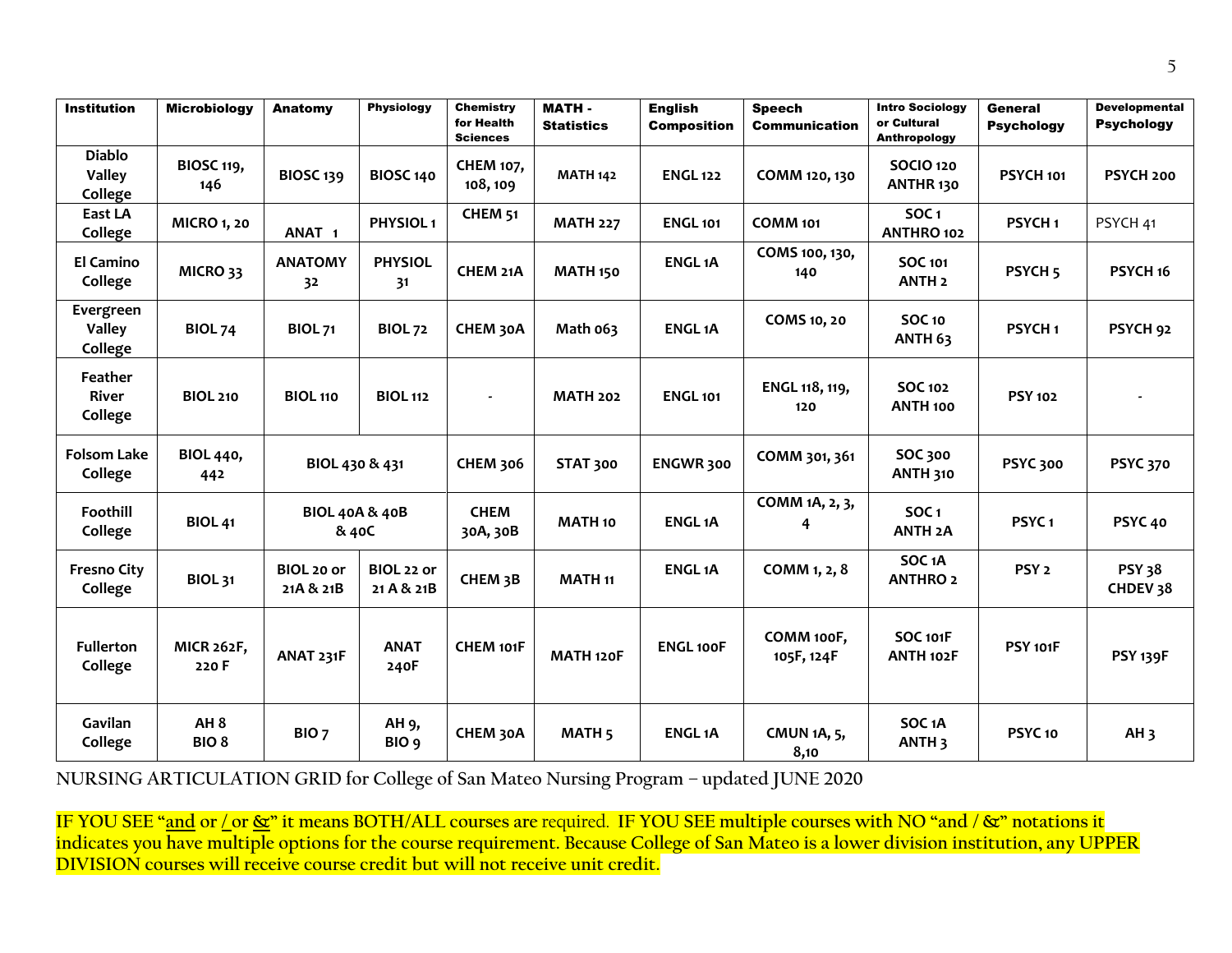| <b>Institution</b>                          | <b>Microbiology</b>         | <b>Anatomy</b>                  | <b>Physiology</b>     | <b>Chemistry</b><br>for Health<br><b>Sciences</b> | <b>MATH-</b><br><b>Statistics</b> | <b>English</b><br><b>Composition</b> | <b>Speech</b><br><b>Communication</b> | <b>Intro Sociology</b><br>or Cultural<br>Anthropology | General<br><b>Psychology</b> | <b>Developmental</b><br><b>Psychology</b> |
|---------------------------------------------|-----------------------------|---------------------------------|-----------------------|---------------------------------------------------|-----------------------------------|--------------------------------------|---------------------------------------|-------------------------------------------------------|------------------------------|-------------------------------------------|
| Glendale<br>Community<br>College            | <b>BIOL 112</b>             | <b>BIOL 120</b>                 | <b>BIOL 121</b>       | <b>CHEM 121</b>                                   | <b>MATH 136</b>                   | <b>ENGL 101</b>                      | SPCH 100                              | <b>SOC 101</b><br><b>ANTHR 102</b>                    | <b>PSYCH 101</b>             | <b>PSYCH 106</b>                          |
| Golden<br>West<br>College                   | <b>BIOL G210</b>            | <b>BIOL G220</b>                | <b>BIOL G225</b>      | <b>CHEM</b><br>$G$ 110                            | MATH G160                         | <b>ENGL 100</b>                      | COMM G100,<br>G110, G112              | SOC G100<br><b>ANTH G100</b>                          | PSYC G100                    | <b>PSYC G118</b>                          |
| Grossmont<br>College                        | <b>BIO 152</b>              | BIO 144 & 145                   |                       | <b>CHEM 102</b>                                   | <b>MATH 160</b>                   | <b>ENGL 120</b>                      | COMM 120, 122,<br>130                 | <b>SOC 120</b><br><b>ANTH 120</b>                     | <b>PSY 120</b>               | <b>PSY 150</b>                            |
| Hartnell<br>College                         | <b>BIO 27</b>               | BIO <sub>5</sub>                | <b>BIO 6/6L</b>       | <b>CHM 23</b>                                     | <b>MAT 13</b>                     | ENG <sub>1</sub> A                   | COM <sub>3</sub>                      | SOC <sub>1</sub><br>ANT <sub>2</sub>                  | PSY <sub>2</sub>             | <b>PSY 25</b>                             |
| <b>Imperial</b><br><b>Valley</b><br>College | <b>BIOL 220</b>             | BIOL 204 & 206                  |                       | CHEM 160                                          | <b>MATH 119</b>                   | <b>ENGL 110</b>                      | COMM 100                              | <b>SOC 101</b><br><b>ANTH 102</b>                     | <b>PSY 101</b>               | <b>PSY 204</b>                            |
| <b>Irvine Valley</b><br>College             | <b>BIO 15</b>               | <b>BIO 11</b>                   | <b>BIO 12</b>         | CHEM <sub>4</sub>                                 | <b>MATH 10</b>                    | WR <sub>1</sub>                      | COMM <sub>1</sub>                     | SOC <sub>1</sub><br><b>ANTH<sub>2</sub></b>           | PSYC <sub>1</sub>            | PSYC <sub>6</sub>                         |
| <b>Lake Tahoe</b><br>Community<br>College   | <b>BIO 210</b>              | BIO 203 & 204 & 205             |                       | <b>CHM 117</b>                                    | <b>MATH 201</b>                   | <b>ENG 101</b>                       | SPE 101, 104                          | <b>SOC 101</b><br><b>ANT 102</b>                      | <b>PSY 101</b>               |                                           |
| Laney<br>College                            | BIOL <sub>3</sub>           | or<br><b>BIOL 20A &amp; 20B</b> | <b>BIOL 2 &amp; 4</b> | CHEM 30A                                          | MATH <sub>13</sub>                | <b>ENGL1A</b>                        | COMM 1A, 20,45                        | SOC <sub>1</sub><br>ANTHR <sub>3</sub>                | PSYCH <sub>1</sub> A         | PSYCH <sub>21</sub>                       |
| <b>Las Positas</b><br><b>College</b>        | BIO <sub>7</sub> C          | <b>BIO 7 A &amp; 7B</b>         |                       | CHEM 30A                                          | MATH 40                           | ENG <sub>1</sub> A                   | <b>CMST 1,10</b>                      | SOC <sub>1</sub><br>ANTR <sub>3</sub>                 | PSYC <sub>1</sub>            | <b>PSYC12</b>                             |
| Lassen<br>Community<br>College              | <b>BIOL 20</b>              | BIOL 25 & 26                    |                       | <b>CHEM 8</b>                                     | MATH 40                           | ENGL <sub>1</sub>                    | SPCH <sub>1</sub>                     | <b>SOC1</b><br><b>ANTH 2</b>                          | PSY <sub>1</sub>             | <b>PSY 18</b>                             |
| Long Beach<br><b>City College</b>           | BIO <sub>2</sub>            | <b>ANAT1</b>                    | PHYSI <sub>1</sub>    | CHEM <sub>3</sub>                                 | STAT <sub>1</sub>                 | ENGL <sub>1</sub>                    | COMM 10,20, 30                        | SOCIO <sub>1</sub><br><b>ANTHR 2</b>                  | PSYCH <sub>1</sub>           | CDECE 47                                  |
| <b>Los Angeles</b><br><b>City College</b>   | <b>MICRO1</b><br>or 20 & 40 | <b>ANATOMY</b><br>$\mathbf{1}$  | PHYSIOL <sub>1</sub>  | CHEM 60                                           | <b>MATH 227</b>                   | <b>ENGL 101</b>                      | COMM 101, 121,<br>$122$               | SOC <sub>1</sub><br>ANTHRO 102                        | PSYCH <sub>1</sub>           | PSYCH 41                                  |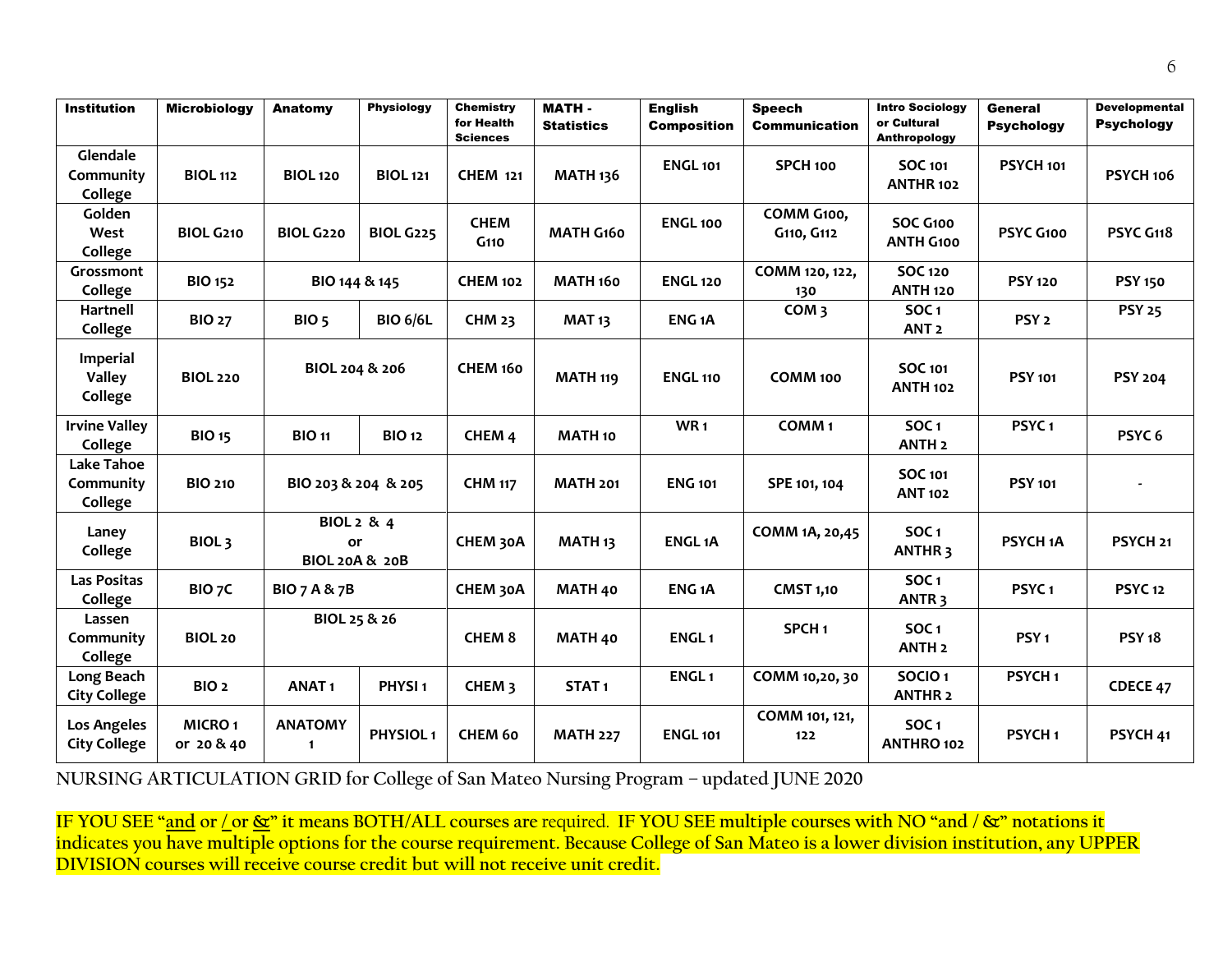| <b>Institution</b>           | <b>Microbiology</b> | Anatomy                   | <b>Physiology</b>    | <b>Chemistry</b>              | <b>MATH-</b>       | <b>English</b>     | <b>Speech</b>        | <b>Intro Sociology</b>                 | General              | <b>Developmental</b> |
|------------------------------|---------------------|---------------------------|----------------------|-------------------------------|--------------------|--------------------|----------------------|----------------------------------------|----------------------|----------------------|
|                              |                     |                           |                      | for Health<br><b>Sciences</b> | <b>Statistics</b>  | <b>Composition</b> | <b>Communication</b> | or Cultural<br>Anthropology            | <b>Psychology</b>    | <b>Psychology</b>    |
| <b>Los Angeles</b>           |                     | <b>ANATOMY</b>            |                      |                               |                    |                    | COMM 101, 121,       | SOC <sub>1</sub>                       |                      |                      |
| Harbor                       | MICRO 20            | $\mathbf{1}$              | PHYSIOL <sub>1</sub> | CHEM 66                       | <b>MATH 227</b>    | <b>ENGL 101</b>    | 122                  | ANTHRO 102                             | PSYCH <sub>1</sub>   | PSYCH <sub>41</sub>  |
| College<br>Los Angeles       |                     |                           |                      |                               |                    |                    | COMM 101, 121,       |                                        |                      |                      |
| Mission                      | MICRO 20            | <b>ANATOMY</b>            | PHYSIOL <sub>1</sub> | <b>CHEM 51</b>                | <b>MATH 227</b>    | <b>ENGL 101</b>    | 151                  | SOC <sub>1</sub>                       | PSYCH <sub>1</sub>   | PSYCH 41             |
| College                      |                     | 1                         |                      |                               |                    |                    |                      | ANTHRO 102                             |                      |                      |
| Los Angeles                  |                     | <b>ANATOMY</b>            | <b>PHSYSIOL</b>      | <b>CHEM 51</b>                |                    |                    | COMM 101, 121,       | SOC <sub>1</sub>                       |                      |                      |
| Pierce                       | MICRO 20            | $\mathbf{1}$              | $\mathbf{1}$         |                               | <b>MATH 227</b>    | <b>ENGL 101</b>    | 122                  | ANTHRO 102                             | PSYCH <sub>1</sub>   | PSYCH <sub>41</sub>  |
| College<br>Los Angeles       |                     |                           |                      |                               |                    |                    | COMM 101, 121,       |                                        |                      |                      |
| Southwest                    | <b>MICRO1</b>       | <b>ANATOMY</b>            | PHYSIOL <sub>1</sub> | <b>CHEM 51</b>                | <b>MATH227</b>     | <b>ENGL 101</b>    | 122, 151             | SOC <sub>1</sub>                       | PSYCH <sub>1</sub>   | PSYCH <sub>41</sub>  |
| College                      |                     | $\mathbf{1}$              |                      |                               |                    |                    |                      | ANTHRO 102                             |                      |                      |
| Los Angeles                  | <b>MICRO 1, 20</b>  | Anatomy 1 & PHYSIOL 1     |                      | $\blacksquare$                | <b>MATH 227</b>    | <b>ENGL 101</b>    | <b>COMM 101</b>      | SOC <sub>1</sub>                       | PSYCH <sub>1</sub>   | PSYCH 41             |
| Trade Tech.                  |                     |                           |                      |                               |                    |                    |                      | ANTHRO 102                             |                      |                      |
| Los Angeles<br><b>Valley</b> | MICRO 20            | <b>ANATOMY</b>            | PHYSIOL <sub>1</sub> | CHEM <sub>51</sub>            | <b>MATH 227</b>    | <b>ENGL 101</b>    | COMM 101, 121,       | SOC <sub>1</sub>                       | PSYCH <sub>1</sub>   | PSYCH <sub>41</sub>  |
| College                      |                     | $\mathbf{1}$              |                      |                               |                    |                    | 122, 151             | ANTHRO 102                             |                      |                      |
|                              |                     |                           |                      |                               |                    |                    |                      |                                        |                      |                      |
| Los<br><b>Medanos</b>        | BIOSC <sub>50</sub> | BIOSC 40                  | <b>BIOSC 45</b>      |                               | <b>MATH 110</b>    | <b>ENGL100</b>     | SPCH 130, 150        | <b>SOCIO 15</b>                        | PSYCH <sub>11</sub>  |                      |
| College                      |                     |                           |                      | CHEM <sub>7</sub>             |                    |                    |                      | <b>ANTHR 6</b>                         |                      |                      |
| Mendocino                    |                     |                           |                      |                               |                    |                    |                      | <b>SOC 200</b>                         |                      |                      |
| College                      | <b>BIO 259</b>      | <b>BIO 230</b>            | <b>BIO 231</b>       |                               | <b>MATH 220</b>    | <b>ENG 200</b>     | COMM 203, 210        | <b>ANT 201</b>                         | <b>PSY 205</b>       | <b>PSY 210</b>       |
|                              |                     |                           |                      |                               |                    |                    |                      |                                        |                      | PSYC <sub>9</sub> ,  |
| Merced                       |                     |                           |                      | <b>CHEM 2B</b>                |                    |                    |                      | SOC <sub>1</sub>                       |                      | CLDV <sub>9</sub>    |
| College                      | <b>BIOL 20</b>      | <b>BIOL 16</b>            | <b>BIOL 18</b>       |                               | <b>MATH 10</b>     | <b>ENGL1A</b>      | COMM 1, 5, 30        | <b>ANTH 2</b>                          | PSYC 1A, 1AH         |                      |
|                              |                     |                           |                      |                               |                    |                    |                      |                                        |                      |                      |
|                              |                     | <b>BIOL 2 &amp; 4</b>     |                      |                               |                    |                    |                      |                                        |                      |                      |
| Merritt<br>College           | BIOL <sub>3</sub>   | or                        |                      | CHEM 30A                      | MATH <sub>13</sub> | <b>ENGL1A</b>      | COMM 6, 20, 45       | SOC <sub>1</sub><br>ANTHR <sub>3</sub> | PSYCH <sub>1</sub> A |                      |
|                              |                     | <b>BIOL 20A &amp; 20B</b> |                      |                               |                    |                    |                      |                                        |                      |                      |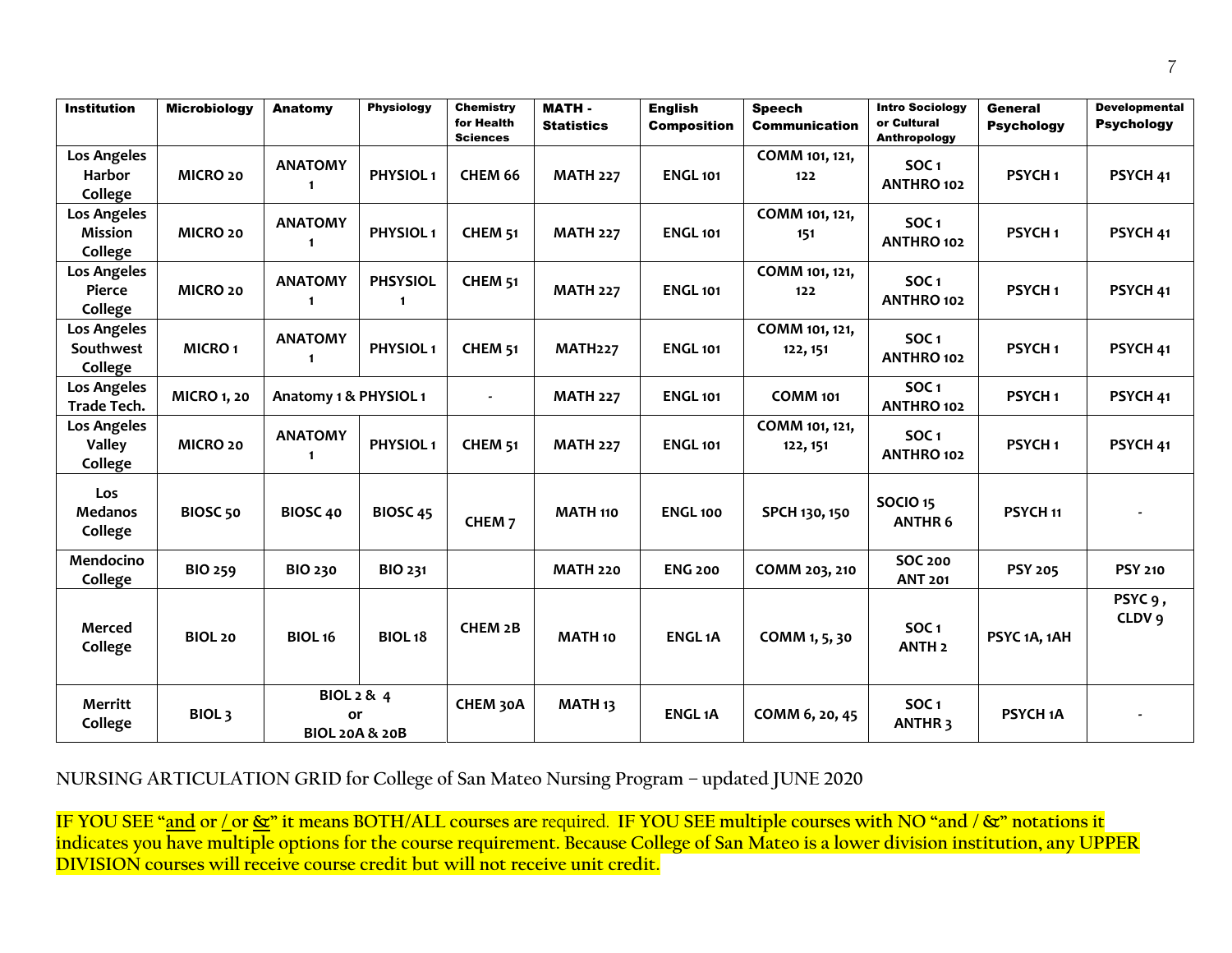| <b>Institution</b>                     | <b>Microbiology</b>    | Anatomy                               | <b>Physiology</b>                     | <b>Chemistry</b><br>for Health<br><b>Sciences</b> | <b>MATH-</b><br><b>Statistics</b> | <b>English</b><br><b>Composition</b> | <b>Speech</b><br><b>Communication</b> | <b>Intro Sociology</b><br>or Cultural<br><b>Anthropology</b> | General<br><b>Psychology</b> | <b>Developmental</b><br><b>Psychology</b> |
|----------------------------------------|------------------------|---------------------------------------|---------------------------------------|---------------------------------------------------|-----------------------------------|--------------------------------------|---------------------------------------|--------------------------------------------------------------|------------------------------|-------------------------------------------|
| <b>Mira Costa</b><br>College           | <b>BIO 230</b>         | <b>BIO 210</b>                        | <b>BIO 220</b>                        | <b>CHEM 112</b>                                   | <b>MATH 103</b>                   | <b>ENGL 100</b>                      | COMM 101, 207,<br>215                 | <b>SOC 101</b><br><b>ANTH 102</b>                            | <b>PSYC 101</b>              | <b>PSYC 121</b>                           |
| <b>Mission</b><br>College              | BIO <sub>4</sub>       | <b>BIO 47</b>                         | <b>BIO 48</b>                         | CHEM 30A                                          | MATH <sub>10</sub>                | <b>ENGL1A</b>                        | COMM 1, 8, 012                        | <b>SOC1</b><br><b>ANTHR3</b>                                 | PSYCH <sub>1</sub>           | PSYCH <sub>12</sub>                       |
| Modesto<br>Junior<br>College           | MICRO 101              | <b>ANAT 125</b>                       | PHYSO <sub>101</sub>                  | <b>CHEM 143</b>                                   | <b>MATH 134</b>                   | <b>ENGL 101</b>                      | COMM 100, 103,<br>130                 | <b>SOCIO 101</b><br><b>ANTHR 102</b>                         | PSYCH 101                    | <b>PSYCH 141</b>                          |
| Monterey<br>Peninsula<br>College       | <b>BIOL 25</b><br>& 26 | <b>ANAT 1 &amp; 2</b>                 | PHSO <sub>1</sub> &<br>$\overline{2}$ | CHEM 30A                                          | MATH <sub>16</sub>                | <b>ENGL1A</b>                        | SPCH 1, 3, 4                          | SOC <sub>1</sub><br>ANTH <sub>4</sub>                        | PSYC <sub>1</sub>            | <b>PSYC</b><br>25MATH                     |
| Moorpark<br>College                    | <b>MICR M1</b>         | <b>ANAT M1</b>                        | PHSO M1                               | <b>CHEM M11</b>                                   | <b>MATH M15</b>                   | <b>ENGL1A</b>                        | COMM M1, M4,<br>M <sub>12</sub>       | SOC <sub>M1</sub><br><b>ANTH M2</b>                          | PSY M1                       |                                           |
| Moreno<br><b>Valley</b><br>College     | <b>BIOL 55</b>         | <b>BIO 50A &amp; 50B</b>              |                                       | $\blacksquare$                                    | <b>MATH 12</b>                    | <b>ENGL1A</b>                        | COM 1, 9, 12                          | SOC <sub>1</sub><br>ANT <sub>2</sub>                         | PSY <sub>1</sub>             | PSY <sub>9</sub>                          |
| <b>Mount San</b><br>Antonio<br>College | MICR <sub>1</sub>      | <b>ANAT 10A</b><br>ANAT <sub>35</sub> | <b>ANAT 10B</b><br>ANAT <sub>36</sub> | CHEM 20                                           | <b>MATH 110</b>                   | <b>ENGL1A</b>                        | SPCH 1A, 7, 26                        | SOC <sub>1</sub><br>ANTH <sub>5</sub>                        | PSYC <sub>1</sub> A          | CHLD <sub>10</sub><br>PSYC <sub>14</sub>  |
| Mt. San<br>Jacinto<br>College          | <b>BIOL 125</b>        | ANAT 101 & 102                        |                                       | <b>CHEM 107</b>                                   | <b>MATH 140</b>                   | <b>ENGL 101</b>                      | COMM 100, 103,<br>108                 | <b>SOCI 101</b><br><b>ANTH 102</b>                           | <b>PSYC 101</b>              | <b>PSYC 103</b>                           |
| Napa Valley<br>College                 | <b>BIOL 220</b>        | <b>BIOL 218</b>                       | <b>BIOL 219</b>                       | <b>CHEM 111</b>                                   | <b>MATH 232</b>                   | <b>ENGL 120</b>                      | SPCOM 120, 122,<br>126                | <b>SOCI 120</b><br><b>ANTH 121</b>                           | <b>PSYC 120</b>              | <b>PSYC 125</b>                           |
| <b>Norco</b><br>College                | <b>BIO 55</b>          | <b>BIO 50A &amp; 50B</b>              |                                       |                                                   | <b>MATH 12</b>                    | <b>ENGL1A</b>                        | COM 1, 9, 12                          | SOC <sub>1</sub><br>ANT <sub>2</sub>                         | PSY <sub>1</sub>             | PSY <sub>9</sub>                          |
| Ohlone<br>College                      | <b>BIO 106</b>         | BIO 103A & 103B                       |                                       | <b>CHEM 109</b>                                   | <b>MATH 159</b>                   | ENGL 101A                            | COMM 111,112,<br>113, 115             | <b>SOC 101</b><br><b>ANTH 102</b>                            | <b>PSY 101</b>               | <b>PSY 108</b>                            |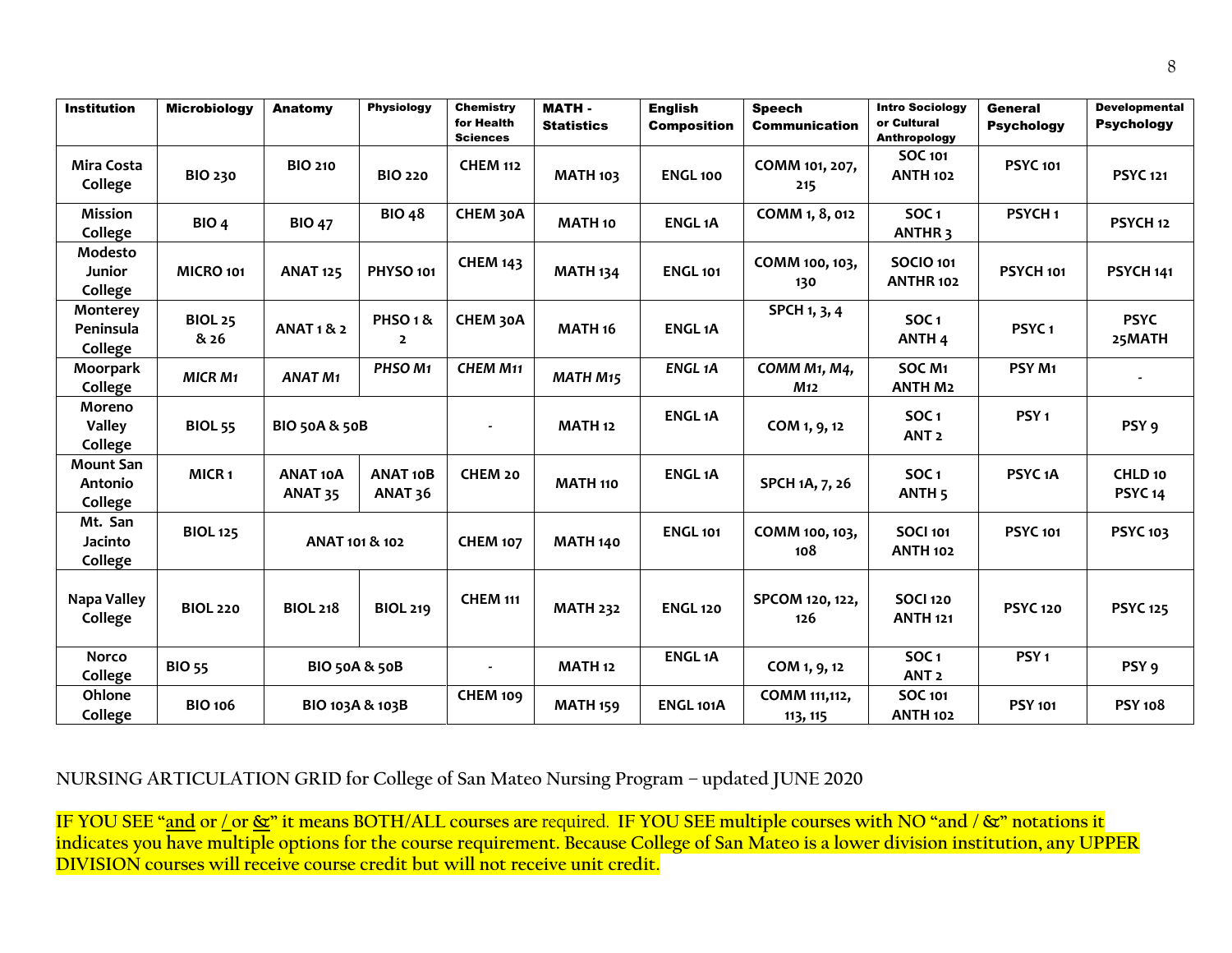| <b>Institution</b>                         | <b>Microbiology</b>       | Anatomy                             | <b>Physiology</b> | <b>Chemistry</b><br>for Health<br><b>Sciences</b> | <b>MATH-</b><br><b>Statistics</b> | <b>English</b><br><b>Composition</b> | <b>Speech</b><br><b>Communication</b>                                   | <b>Intro Sociology</b><br>or Cultural<br><b>Anthropology</b> | General<br><b>Psychology</b>           | <b>Developmental</b><br><b>Psychology</b> |
|--------------------------------------------|---------------------------|-------------------------------------|-------------------|---------------------------------------------------|-----------------------------------|--------------------------------------|-------------------------------------------------------------------------|--------------------------------------------------------------|----------------------------------------|-------------------------------------------|
| Orange<br>Coast<br>College                 | <b>BIOL A210</b>          | <b>BIO A220</b>                     | <b>BIOL A225</b>  | <b>CHEM</b><br>A <sub>110</sub>                   | MATH A160                         | <b>ENGL 100</b>                      | CMST A100,<br>A <sub>110</sub> , A <sub>220</sub>                       | SOC A100<br><b>ANTH A100</b>                                 | PSYC A100                              | PSYCH A130                                |
| Oxnard<br>College                          | <b>MICR</b><br>R100/R100L | <b>ANAT R101</b>                    | PHSO R101         | <b>CHEM</b><br><b>R104</b>                        | <b>MATH R 105</b>                 | <b>ENGL 101</b>                      | <b>COMM</b><br>R101, R107, R110,<br>R <sub>11</sub> , R <sub>11</sub> 3 | <b>SOC R101</b><br><b>ANTH R102</b>                          | <b>PSY R101</b>                        | <b>PSY R108</b>                           |
| Palo Verde<br>College                      | <b>BIO 111</b>            | <b>BIO 210</b>                      | <b>BIO 211</b>    | <b>CHEM 101</b>                                   | <b>MATH 106</b>                   | <b>ENG 100</b>                       | SPE 101, 102, 103                                                       | <b>SOC 101</b><br><b>ANT 101</b>                             | <b>PSY 101</b>                         | <b>PSY 201</b>                            |
| Palomar<br>College                         | <b>BIOL 212</b>           | <b>BIOL 210</b>                     | <b>BIOL 211</b>   | <b>CHEM 104</b>                                   | <b>MATH 120</b>                   | <b>ENG 100</b>                       | SPCH 100, 115,<br>131                                                   | <b>SOC 100</b><br><b>ANTH 105</b>                            | <b>PSYC 100</b>                        | <b>PSYC 110</b>                           |
| Pasadena<br>College                        | <b>MICRO 2</b>            | <b>ANAT 25 &amp; PHYSO 1</b>        |                   | CHEM 2A                                           | STAT <sub>50</sub>                | <b>ENGL1A</b>                        | <b>SPCH 1, 10</b>                                                       | SOCIO <sub>1</sub><br><b>ANTHR 2</b>                         | PSYCH <sub>1</sub>                     | PSYCH <sub>24</sub>                       |
| Porterville<br>College                     | <b>MICR P106</b>          | <b>ANAT P110</b>                    | PHYL P101         |                                                   | <b>MATH P122</b>                  | <b>ENGL P101A</b>                    | COMM P101,<br>P102, P106                                                | SOCI P101<br><b>ANTH P102</b>                                | PSYC P101A                             | <b>PSYC P126</b>                          |
| <b>Reedley</b><br>College                  | <b>BIOL 31</b>            | <b>BIOL 20</b>                      | <b>BIOL 22</b>    | CHEM <sub>3</sub> B                               | <b>MATH 11</b>                    | <b>ENGL1A</b>                        | COMM 1, 2, 4,<br>8, 25                                                  | SOC <sub>1</sub> A<br><b>ANTHRO 2</b>                        | PSY <sub>2</sub><br>PSY <sub>2</sub> H | <b>PSY 38</b><br>CHDEV 38                 |
| <b>Rio Hondo</b><br>College                | <b>BIOL 222</b>           | <b>BIOL 125</b>                     | <b>BIOL 226</b>   | <b>CHEM 110</b>                                   | <b>MATH 130</b>                   | <b>ENGL 101</b>                      | SPCH 100, 101,<br>102                                                   | <b>SOC 101</b><br><b>ANTH 102</b>                            | <b>PSY 101</b>                         | <b>PSY 112</b>                            |
| <b>Riverside</b><br>Community<br>College   | MIC <sub>1</sub>          | <b>AMY 2A &amp; 2B</b>              |                   | <b>CHEM 2A</b><br>& 2B                            | <b>MATH 12</b>                    | ENG <sub>1</sub> A                   | COM 1, 6, 9, 12                                                         | SOC <sub>1</sub><br>ANT <sub>2</sub>                         | PSY <sub>1</sub>                       | PSY <sub>9</sub>                          |
| Sacramento<br><b>City College</b>          | <b>BIO 440</b>            | BIOL 430 & 431                      |                   | <b>CHEM 305</b><br>& 306                          | <b>STAT 300</b>                   | ENGWR 300                            | COMM 301,<br>302,311, 321, 325,<br>331, 361                             | SOC 300<br><b>ANTH 310</b>                                   | <b>PSYC 300</b><br><b>PSYC 480</b>     | <b>PSYC 370</b><br><b>FCS 324</b>         |
| <b>Saddleback</b><br>College               | <b>BIO 15</b>             | <b>BIO 11</b>                       | <b>BIO 12</b>     | <b>CHEM 108</b>                                   | <b>MATH 10</b>                    | ENG <sub>1</sub> A                   | SP 1, 5, 20                                                             | SOC <sub>1</sub><br>ANTH <sub>2</sub>                        | PSYC <sub>1</sub>                      |                                           |
| San<br>Bernardino<br><b>Valley College</b> | <b>BIOL 270</b>           | BIOL 260 & 261 OR<br>BIOL 250 & 251 |                   | <b>CHEM 105</b>                                   | <b>MATH 108</b>                   | <b>ENGL 101</b>                      | COMMST 100,<br>111, 125, 140                                            | <b>SOC 100</b><br>ANTHR 102                                  | PSYCH <sub>100</sub>                   | PSYCH <sub>111</sub>                      |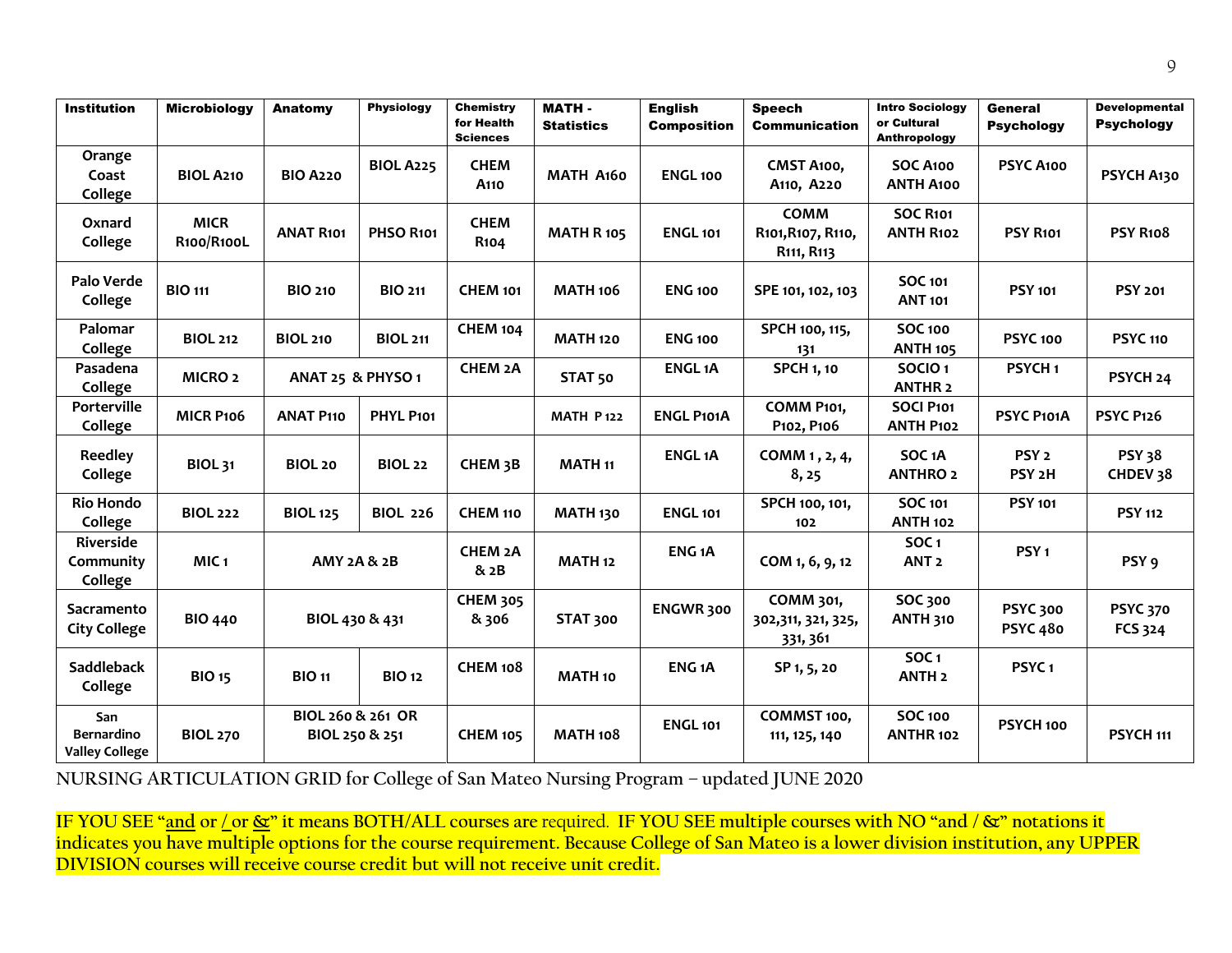| <b>Institution</b>                      | <b>Microbiology</b> | Anatomy           | <b>Physiology</b>   | <b>Chemistry</b><br>for Health               | <b>MATH-</b><br><b>Statistics</b> | <b>English</b><br><b>Composition</b> | <b>Speech</b><br><b>Communication</b> | <b>Intro Sociology</b><br>or Cultural              | General<br><b>Psychology</b> | <b>Developmental</b><br><b>Psychology</b> |
|-----------------------------------------|---------------------|-------------------|---------------------|----------------------------------------------|-----------------------------------|--------------------------------------|---------------------------------------|----------------------------------------------------|------------------------------|-------------------------------------------|
| San Diego<br><b>City College</b>        | <b>BIOL 205</b>     | <b>BIOL 230</b>   | <b>BIOL 235</b>     | <b>Sciences</b><br><b>CHEM 130</b><br>& 130L | <b>MATH 119</b>                   | <b>ENGL 101</b><br><b>ENGL 105</b>   | COMS 103, 105,<br>135, 170, 180       | Anthropology<br><b>SOCO 101</b><br><b>ANTH 103</b> | <b>PSYC 101</b>              | <b>PSYC 230</b>                           |
| San Diego<br>Mesa<br>College            | <b>BIOL 205</b>     | <b>BIOL 230</b>   | <b>BIOL 235</b>     | <b>CHEM 130</b><br>& 130L                    | <b>MATH 119</b>                   | <b>ENGL 101</b><br><b>ENGL 105</b>   | COMS 103, 135,<br>170, 160, 180       | <b>SOCO 101</b><br><b>ANTH 103</b>                 | <b>PSYC 101</b>              | <b>PSYC 230</b>                           |
| San Diego<br><b>Miramar</b><br>College  | <b>BIOL 205</b>     | <b>BIOL 230</b>   | <b>BIOL 235</b>     | <b>CHEM</b><br>130/130L                      | Math 119                          | <b>ENGL 101</b><br><b>ENGL 105</b>   | COMS 103, 135,<br>180                 | <b>SOCO 101</b><br><b>ANTH 103</b>                 | <b>PSYC 101</b>              | <b>PSYC 230</b>                           |
| San Joaquin<br><b>Delta</b><br>College  | <b>BIOL 23</b>      | <b>BIOL 31</b>    | <b>BIOL 32</b>      | CHEM <sub>3</sub> A                          | <b>MATH 12</b>                    | ENG <sub>1</sub> A                   | COM ST 1A, 3, 7                       | SOCIO <sub>1</sub> A<br>ANTHR <sub>1</sub>         | PSYCH <sub>1</sub>           | PSYCH 6 or<br><b>HS19</b>                 |
| San Jose<br><b>City College</b>         | <b>BIOL 74</b>      | <b>BIOL 71</b>    | <b>BIOL 72</b>      | CHEM 32A                                     | <b>MATH 63</b>                    | <b>ENGL1A</b>                        | COMS 10,20, 35,<br>40, 45             | <b>SOC 10</b><br>ANTH <sub>63</sub>                | PSYCH <sub>10</sub>          | PSYCH <sub>92</sub>                       |
| Santa Ana<br>College                    | <b>BIOL 229</b>     | <b>BIOL 239</b>   | <b>BIOL 249</b>     | <b>CHEM 119</b>                              | <b>MATH 219</b>                   | <b>ENGL 101</b>                      | CMST 101, 102,<br>103                 | <b>SOC 100</b><br><b>ANTH 100</b>                  | <b>PSYC 100</b>              |                                           |
| Santa<br><b>Barbara City</b><br>College | <b>BMS 157</b>      | <b>BMS 107</b>    | <b>BMS 108</b>      | <b>CHEM 104</b>                              | <b>MATH 117</b>                   | <b>ENG 110</b>                       | COMM 121, 131,<br>1141, 151           | SOC 101<br><b>ANTH 103</b>                         | <b>PSY 100</b>               | <b>PSY 145</b>                            |
| Santa<br>Monica<br>College              | <b>MICRBIO1</b>     | <b>ANATMY1</b>    | PHYS <sub>3</sub>   | CHEM <sub>19</sub>                           | <b>MATH 54</b>                    | ENGL <sub>1</sub>                    | COM ST 11, 35                         | SOCIOL <sub>1</sub><br>ANTH <sub>2</sub>           | PSYCH <sub>1</sub>           |                                           |
| Santa Rosa<br>Junior<br>College         | MICRO <sub>5</sub>  | <b>ANAT1</b>      | PHYSIO <sub>1</sub> | <b>CHEM 60</b>                               | MATH <sub>15</sub>                | <b>ENGL1A</b>                        | COMM 1,6,7                            | SOC <sub>1</sub><br><b>ANTHRO 2</b>                | PSYCH <sub>1</sub> A         | PSYC <sub>8</sub>                         |
| Santiago<br>Canyon<br>College           | <b>BIOL 229</b>     | <b>BIOL 239</b>   | <b>BIOL 249</b>     |                                              | <b>MATH 219</b>                   | <b>ENGL 101</b>                      | COMM 100, 110,<br>120                 | <b>SOC 100</b><br>ANTH <sub>100</sub>              | <b>PSYC 100</b>              |                                           |
| Shasta<br>College                       | MICR <sub>1</sub>   | ANAT <sub>1</sub> | PHY <sub>1</sub>    | CHEM <sub>2</sub> A<br>& 2B                  | MATH <sub>14</sub>                | <b>ENGL1A</b>                        | <b>CSMST 10, 20,</b><br>60            | SOC <sub>1</sub><br>ANTH <sub>2</sub>              | PSYC <sub>1</sub> A          | ECE <sub>1</sub>                          |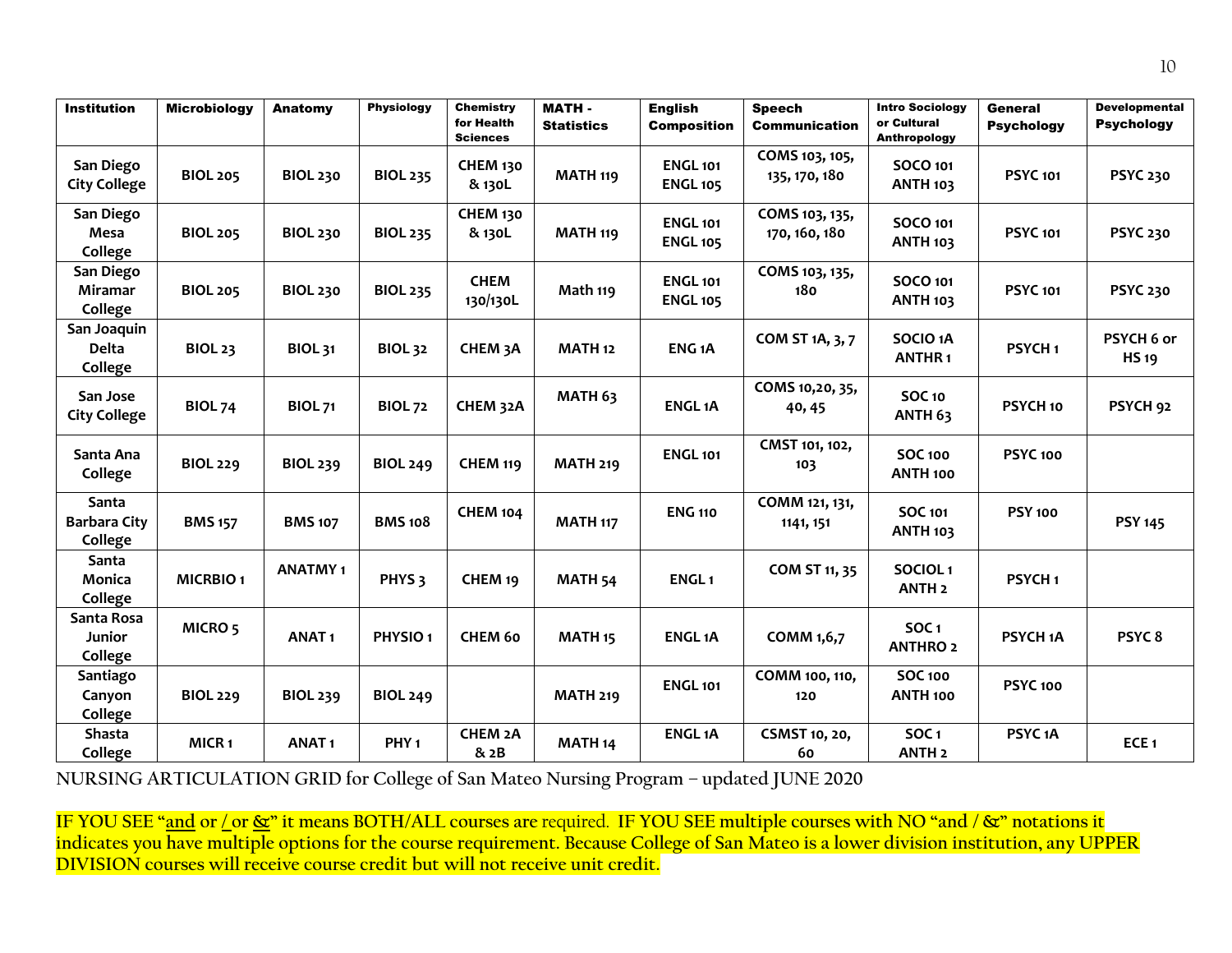| <b>Institution</b>                       | <b>Microbiology</b>              | <b>Anatomy</b>                     | <b>Physiology</b>    | <b>Chemistry</b><br>for Health<br><b>Sciences</b> | <b>MATH-</b><br><b>Statistics</b> | <b>English</b><br><b>Composition</b> | <b>Speech</b><br><b>Communication</b>                                       | <b>Intro Sociology</b><br>or Cultural<br><b>Anthropology</b> | General<br><b>Psychology</b> | <b>Developmental</b><br><b>Psychology</b> |
|------------------------------------------|----------------------------------|------------------------------------|----------------------|---------------------------------------------------|-----------------------------------|--------------------------------------|-----------------------------------------------------------------------------|--------------------------------------------------------------|------------------------------|-------------------------------------------|
| <b>Sierra</b><br>College                 | BIOL <sub>4</sub><br>or<br>8A&8B | BIOL <sub>5</sub><br>or<br>7A & 7B | <b>BIOL 6</b>        | CHEM <sub>2</sub> A<br>& 2B                       | MATH <sub>13</sub>                | <b>ENGL1A</b>                        | COMM 1, 7, 8                                                                | SOC <sub>1</sub><br>ANTH <sub>2</sub>                        | <b>PSYC 100</b>              | <b>PSYC 104</b>                           |
| Solano<br>Community<br>college           | <b>BIO 14</b>                    | BIO <sub>4</sub>                   | BIO <sub>5</sub>     | CHEM 10,<br>11, 12                                | <b>MATH 11</b>                    | ENGL <sub>1</sub>                    | COMM 1, 10, 12                                                              | SOC <sub>1</sub><br>ANTH <sub>2</sub>                        | PSYC <sub>1</sub>            | PSYC <sub>6</sub>                         |
| South-<br>Western<br>College             | <b>BIOL 265</b>                  | <b>BIOL 260</b>                    | <b>BIOL 261</b>      | CHEM 110                                          | <b>MATH 119</b>                   | AND 140,<br><b>ENGL 115</b>          | COMM 104, 174,<br>176                                                       | <b>SOC 101</b><br><b>ANTH 102</b>                            | <b>PSYC 101</b>              | <b>PSYC 230</b>                           |
| <b>Taft College</b>                      | <b>BIOL 2260</b>                 | <b>BIOL 2250</b>                   | <b>BIOL 2257</b>     | <b>CHEM</b><br>1520                               | <b>STAT 1510</b>                  | <b>ENGL 1500</b>                     | SPCH 1507, 1511                                                             | SOC 1510<br><b>ANTH 1512</b>                                 | <b>PSYC 1500</b>             | <b>PSYC 2080</b>                          |
| Ventura<br>College                       | <b>MICR V1</b>                   | <b>ANAT V1</b>                     | PHSO V1              | <b>CHEM</b><br>V30/V30L                           | <b>MATH V44</b>                   | <b>ENGL V1A</b>                      | COMM V <sub>1</sub> , V <sub>3</sub> ,<br>V <sub>10</sub> , V <sub>15</sub> | SOC <sub>V1</sub><br><b>ANTH V2</b>                          | PSY <sub>V1</sub>            | PSY <sub>V5</sub> ,<br>CD <sub>Y3</sub>   |
| <b>Victor Valley</b><br>College          | <b>BIOL 221</b>                  | <b>BIOL 211</b>                    | <b>BIOL 231</b>      | CHEM 100                                          | <b>MATH 120</b>                   | <b>ENG 101</b>                       | CMST 105, 106,<br>109                                                       | <b>SOC 101</b><br><b>ANTH 102</b>                            | <b>PSYC 101</b>              | <b>PSYC 110</b>                           |
| <b>West Hills</b><br>College<br>Coalinga | <b>BIO 38</b>                    | <b>BIO 32</b>                      | <b>BIO 35</b>        | CHEM <sub>2</sub> A                               | <b>MATH 25</b>                    | ENG <sub>1</sub> A                   | COM <sub>5</sub>                                                            | SOC <sub>1</sub>                                             | PSYCH <sub>1</sub>           | PSYCH <sub>3</sub>                        |
| <b>West Hills</b><br>College<br>Leemore  | <b>BIO 38</b>                    | <b>BIO 32</b>                      | <b>BIO 35</b>        | CHEM <sub>2</sub> A                               | <b>MATH 25</b>                    | ENG <sub>1</sub> A                   | COM 1, 3, 4, 5                                                              | SOC <sub>1</sub>                                             | PSYCH <sub>1</sub>           | PSYCH <sub>3</sub>                        |
| <b>West Los</b><br>Angeles Co.           | <b>MICROBIOLOGY</b><br>20        | <b>ANATOMY</b><br>$\mathbf{1}$     | PHYSIOL <sub>1</sub> | CHEM <sub>51</sub>                                | <b>MATH 227</b>                   | <b>ENGL 101</b>                      | COMM 101, 121                                                               | SOC <sub>1</sub><br>ANTHRO 102                               | PSYCH <sub>1</sub>           | PSYCH <sub>41</sub>                       |
| <b>West Valley</b><br>College            | <b>BIO 45</b>                    | <b>BIO 47</b>                      | <b>BIO 48</b>        | CHEM 30A                                          | <b>MATH 10</b>                    | <b>ENGL1A</b>                        | COMM 1, 8, 12                                                               | SOC <sub>1</sub><br><b>ANTHR3</b>                            | PSYCH <sub>1</sub>           | PSYCH <sub>12</sub>                       |
| Woodland<br>College                      | <b>BIOL 6</b>                    | <b>BIOL4</b>                       | BIOL <sub>5</sub>    | CHEM 2A<br>& 2B                                   | STAT <sub>1</sub>                 | <b>ENGL1A</b>                        | <b>SPECH 1, 7,8</b>                                                         | SOCIL <sub>1</sub><br><b>ANTHR 2</b>                         | PSYCH <sub>1</sub> A         | PSYCH <sub>41</sub>                       |
| Yuba<br>College                          | <b>BIOL 6</b>                    | <b>BIOL4</b>                       | BIOL <sub>5</sub>    | CHEM 2A<br>& 2B                                   | STAT <sub>1</sub>                 | <b>ENGL1A</b>                        | <b>SPECH 1, 7,8</b>                                                         | SOCIL <sub>1</sub><br><b>ANTHR 2</b>                         | PSYCH <sub>1</sub> A         | PSYCH <sub>41</sub>                       |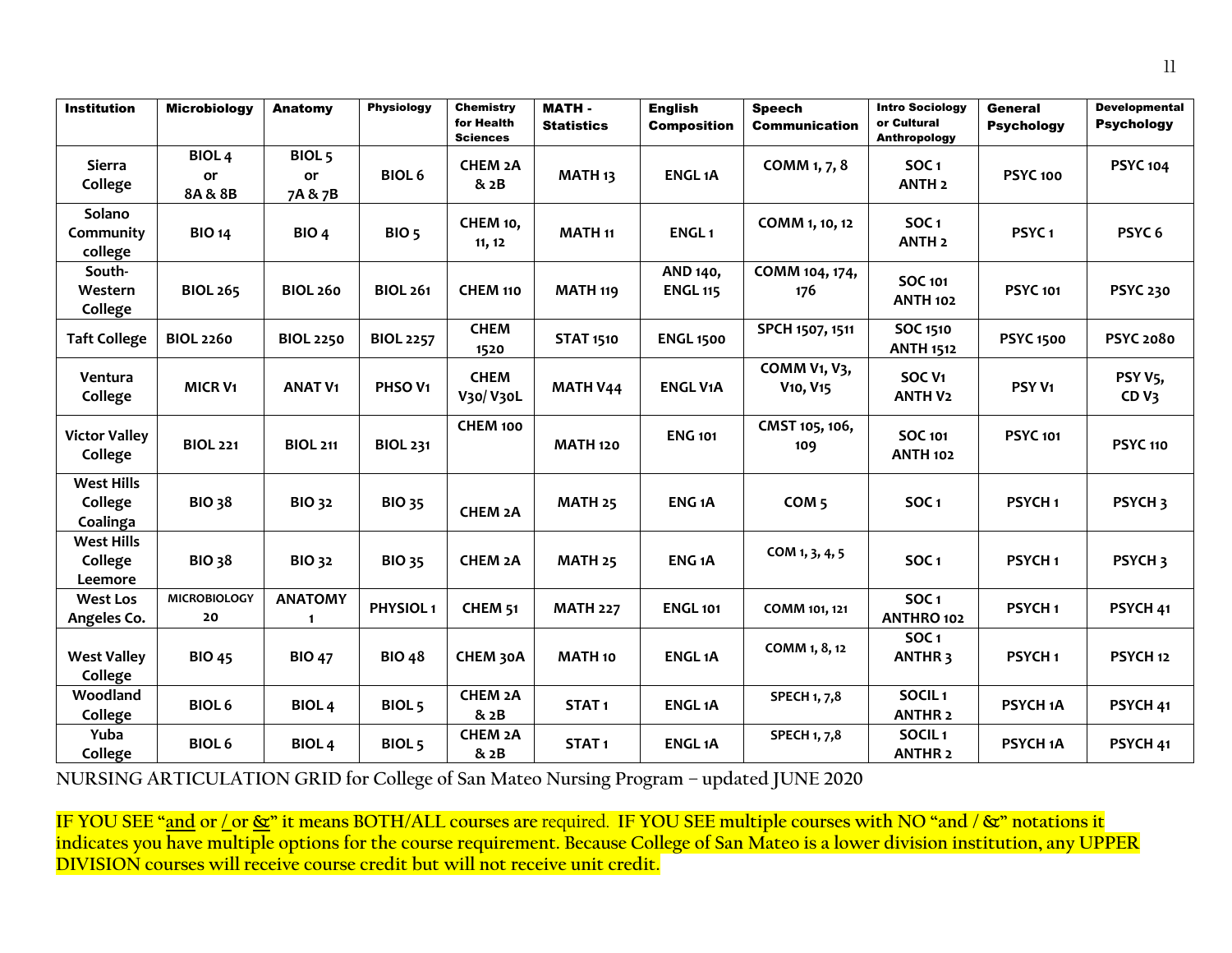## **CALIFORNIA STATE UNIVERSITIES**

| <b>Institution</b>                   | <b>Microbiology</b>       | Anatomy                   | <b>Physiology</b>         | <b>Chemistry</b><br>for Health<br><b>Sciences</b> | <b>MATH-</b><br><b>Statistics</b> | <b>English</b><br><b>Composition</b> | <b>Speech</b><br><b>Communication</b> | Intro<br>Sociology or<br><b>Cultural</b><br>Anthropology | General<br><b>Psychology</b>     | <b>Developmental</b><br><b>Psychology</b> |
|--------------------------------------|---------------------------|---------------------------|---------------------------|---------------------------------------------------|-----------------------------------|--------------------------------------|---------------------------------------|----------------------------------------------------------|----------------------------------|-------------------------------------------|
| Cal Poly<br>Pomona                   | <b>BIOL</b><br>2060/2060L | <b>BIOL</b><br>2340/2340L | <b>BIOL</b><br>2350/2350L |                                                   | <b>STAT 1200</b>                  | <b>ENG 1103</b>                      | COMM 100, 103                         | SOC 2201<br><b>ANT 1020</b>                              | <b>PSY 201</b>                   |                                           |
| Cal Poly San<br>Luis Obispo          | <b>MCRO 221</b>           |                           | BIO 231 & 232             |                                                   | <b>STAT 130</b>                   | <b>ENGL 134</b>                      | COMS 101, 102,<br>212, PSY 212        | <b>SOC 110</b><br><b>ANT 201</b>                         | <b>PSY 201</b><br><b>PSY 202</b> | PSY 256                                   |
| CSU-<br><b>Bakersfield</b>           | <b>BIOL 2230</b>          | <b>BIOL 2210</b>          | <b>BIOL 2220</b>          | $\sim$                                            | <b>MATH 1209</b>                  | <b>ENG 1109</b>                      | <b>COMM 1008</b>                      | <b>SOC 1008</b><br><b>ANTH 1318</b>                      | <b>PSYC 1018</b>                 | <b>NURS 2190</b>                          |
| <b>CSU-Channel</b><br><b>Islands</b> | <b>BIOL 301</b>           |                           | BIOL 210 & 211            | <b>CHEM 110</b>                                   | <b>MATH 201</b>                   | <b>ENG 103</b>                       | COMM 101, 210                         | <b>SOC 100</b><br><b>ANTH 102</b>                        | <b>PSY 100</b>                   | <b>PSY 213</b>                            |
| <b>CSU-Chico</b>                     | <b>BIOL 211</b>           | <b>BIOL 103</b>           | <b>BIOL 104</b>           | <b>CHEM 107,</b><br>108                           | <b>MATH 105</b>                   | <b>ENGL 130</b>                      | CMST 131, 233                         | <b>SOCI 100</b><br><b>ANTH 113</b>                       | <b>PSYC 101</b>                  |                                           |
| CSU-<br>Dominguez<br><b>Hills</b>    | <b>BIO</b><br>324 & 325   |                           | BIO 250 & 251             | $\blacksquare$                                    | <b>MAT 131</b>                    | <b>ENG 110</b>                       | <b>THE 120</b>                        | SOC 101<br><b>ANT 100</b>                                | <b>PSY 101</b>                   |                                           |
| <b>CSU-East</b><br>Bay               | <b>BIOL 2025</b>          |                           | BIOL 2010 & 2020          | <b>CHEM 1610</b>                                  | <b>STAT 1000</b>                  | <b>ENGL 1001</b>                     | <b>COMM 1000,</b><br>1004             | <b>SOC 1000</b><br><b>ANTH 1300</b>                      | <b>PSYC 1000</b>                 | <b>PSYC 4420</b>                          |
| <b>CSU-Fresno</b>                    | MICRO <sub>20</sub>       | <b>BIOL 67A</b>           | <b>BIOL 67B</b>           | CHEM <sub>3</sub> A                               | <b>MATH 11</b>                    | <b>ENGL10</b>                        | COMM 3, 7, 8                          | <b>SOC1</b><br><b>ANTH 2</b>                             | PSYCH 100                        | <b>CFS 38</b>                             |
| CSU-<br><b>Fullerton</b>             | <b>BIOL 202</b>           |                           | BIOL 191A & 191B          | <b>CHEM 200</b>                                   | <b>MATH 120</b>                   | <b>ENGL 101</b>                      | <b>HCOM 102</b>                       | <b>SOCI 101</b><br><b>ANTH 102</b>                       | <b>PSYC 101</b>                  | <b>PSYC 361</b>                           |
| CSU-<br>Humboldt                     | <b>BIOL 210</b>           | ZOOL 270                  | ZOOL 113                  | $\blacksquare$                                    | <b>STAT 108,</b><br>109           | <b>ENG</b><br>102&103, 104           | COMM 100, 213                         | <b>SOC 104</b><br><b>ANTH 104</b>                        | <b>PSYC 104</b>                  | <b>PSYC 311</b>                           |

**NURSING ARTICULATION GRID for College of San Mateo Nursing Program – updated JUNE 2020**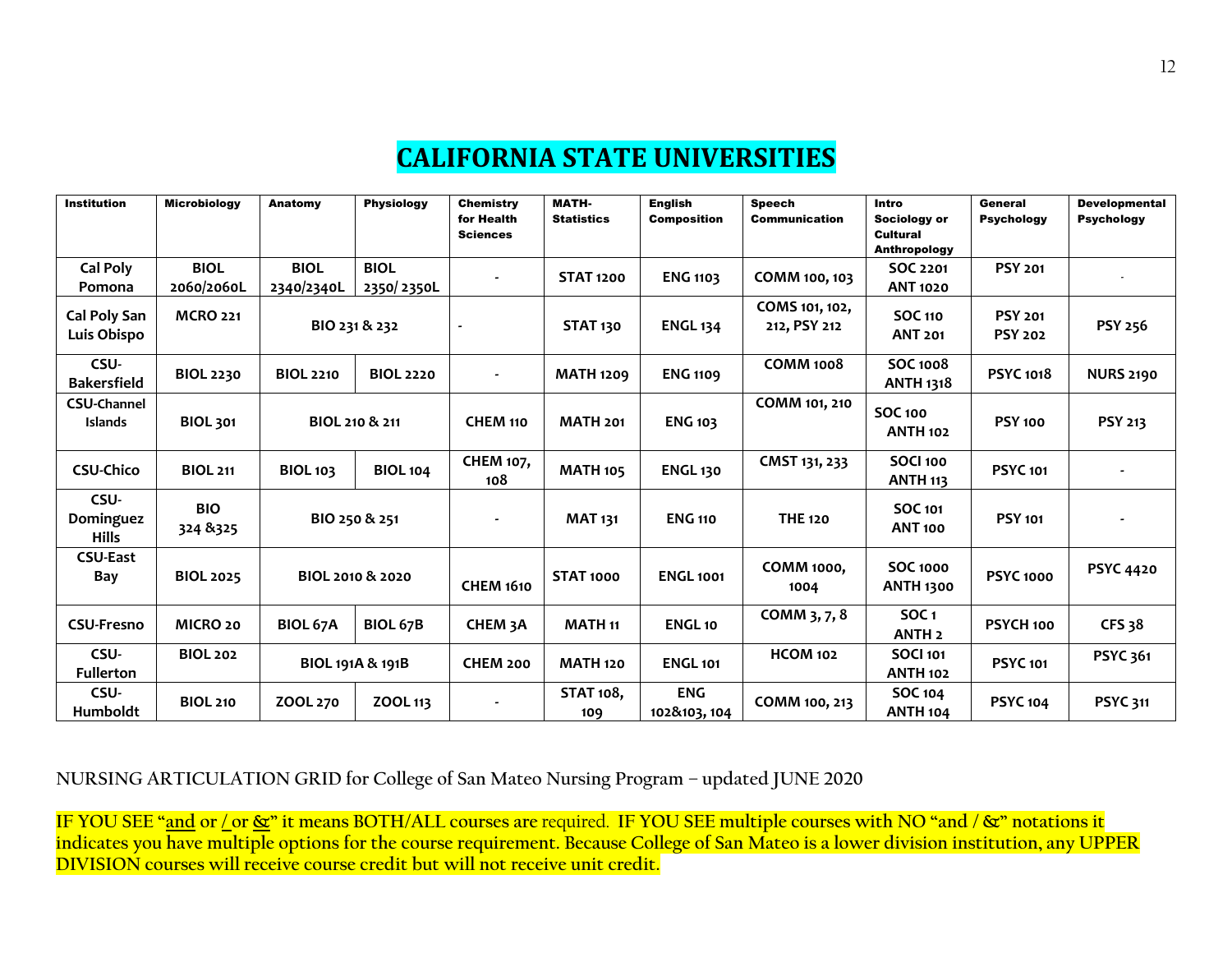| <b>Institution</b>                    | <b>Microbiology</b>      | Anatomy                      | <b>Physiology</b>            | <b>Chemistry</b><br>for Health           | <b>MATH-</b>               | <b>English</b>     | <b>Speech</b>                           | Intro<br>Sociology or                   | General           | <b>Developmental</b><br><b>Psychology</b> |
|---------------------------------------|--------------------------|------------------------------|------------------------------|------------------------------------------|----------------------------|--------------------|-----------------------------------------|-----------------------------------------|-------------------|-------------------------------------------|
|                                       |                          |                              |                              | <b>Sciences</b>                          | <b>Statistics</b>          | <b>Composition</b> | <b>Communication</b>                    | <b>Cultural</b><br>Anthropology         | <b>Psychology</b> |                                           |
| <b>CSU-Long</b><br>Beach              | <b>BIOL 201</b>          | <b>BIOL 208</b>              | <b>BIOL 207</b>              | <b>CHEM 140</b>                          | <b>STAT 108</b>            | <b>ENGL 100</b>    | COMM 110, 130                           | <b>SOC 100</b><br><b>ANTH 120</b>       | <b>PSY 100</b>    | HDEV <sub>180</sub>                       |
| <b>CSU-Los</b><br>Angeles             | <b>MICR</b><br>2010&2020 |                              | BIOL 2010 & 2020             |                                          | <b>MATH 1090</b><br>& 1091 | <b>ENGL 101</b>    | <b>COMM 1800,</b><br>2300               | SOC 2010<br><b>ANTH 1500</b>            | <b>PSY 1500</b>   | <b>PSY 1600</b>                           |
| CSU-<br><b>Monterey</b><br><b>Bay</b> | BIO 320/320L             |                              |                              | $\blacksquare$                           | STAT <sub>100</sub>        | $\blacksquare$     | <b>HCOM 214</b>                         | <b>SOC 100</b>                          | <b>PSY 100</b>    | <b>HDEV 350 &amp;</b><br>351              |
| CSU-<br>Northridge                    | <b>BIOL</b><br>215/215L  | <b>BIOL 211 &amp;</b><br>212 | <b>BIOL 281 &amp;</b><br>282 | <b>CHEM</b><br>103/103L                  | <b>MATH 140</b>            | <b>ENGL 115</b>    | <b>COMS 150,</b><br>151 & 151L          | <b>SOC 150</b><br><b>ANTH 152</b>       | <b>PSY 150</b>    | <b>PSY 200</b>                            |
| CSU-<br>Sacramento                    | <b>BIO 39</b>            |                              | BIO 25 & 26                  | CHEM <sub>5</sub>                        | STAT <sub>1</sub>          | ENGL <sub>5</sub>  | COMS 4,5,8                              | <b>SOC1</b><br><b>ANTH 2</b>            | PSYC <sub>2</sub> | CHDV 30                                   |
| CSU-San<br><b>Bernardino</b>          | <b>BIOL 2200</b>         | <b>BIOL 2230</b><br>& 2240   | BIOL 223 &<br>224            | <b>CHEM 2070</b>                         | <b>MATH 1202</b>           | <b>ENG 1070A</b>   | COMM 1002,<br>1006, 2201, 2101,<br>2251 | <b>SOC 1000</b><br><b>ANTH 1002</b>     | <b>PSYC 1100</b>  | <b>PSYC 2201</b>                          |
| CSU-San<br><b>Diego</b>               | BIOL 211/211L            | <b>BIOL 212</b>              | <b>BIOL 261</b>              | <b>CHEM 102</b>                          | <b>STAT 250</b>            | <b>ENGL 100</b>    | COMM 103, 245                           | <b>SOC 101</b><br><b>ANTH 102</b>       | <b>PSY 101</b>    | <b>PSYC 230</b>                           |
| CSU-San<br>Francisco                  | <b>BIOL 210/</b><br>211L | <b>BIOL 220</b>              | <b>BIOL 212 &amp;</b><br>213 | <b>CHEM 101 &amp;</b><br><b>CHEM 102</b> | <b>MATH 124</b>            | <b>ENGL 114</b>    | COMM <sub>150</sub>                     | <b>SOC 105</b><br><b>ANTH 120</b>       | <b>PSY 200</b>    | PSY 431                                   |
| CSU-San<br>Jose                       | MICRO 20                 | <b>BIOL 65</b>               | <b>BIOL 66</b>               | CHEM 30A                                 | STAT <sub>95</sub>         | ENG <sub>1</sub> A | COMM 10, 20,<br>74, 110F                | SOCI <sub>1</sub><br>ANTH <sub>11</sub> | PSYC <sub>1</sub> |                                           |
| CSU-San<br>Marcos                     | <b>BIOL 160</b>          |                              | BIOL 175 & 176               | <b>CHEM</b><br>105/105L                  | <b>MATH 200</b>            | <b>LTWR 115</b>    | COMM 100                                | <b>SOC 101</b><br><b>ANTH 200</b>       | <b>PSYC 100</b>   |                                           |
| CSU-<br>Sonoma                        | <b>BIOL 240</b>          | <b>BIOL 220</b>              | <b>BIOL 224</b>              | <b>CHEM 105</b>                          | <b>MATH 165</b>            | <b>ENGL 100A/B</b> |                                         | <b>SOC 201</b><br><b>ANTH 203</b>       | <b>PSY 250</b>    | <b>PSY 302</b>                            |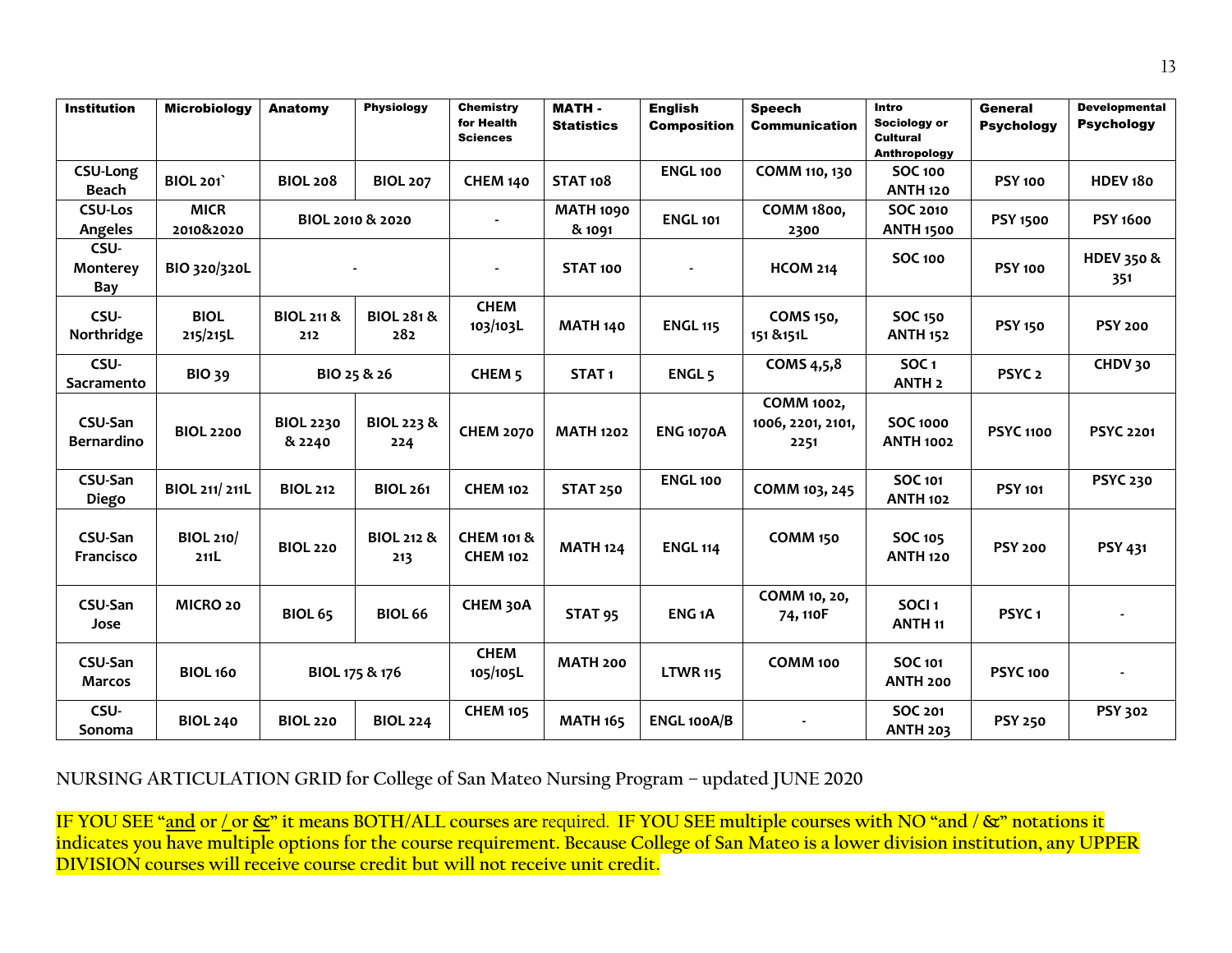| <b>Institution</b>        | <b>Microbiology</b> | Anatomy   | <b>Physiology</b> | Chemistry<br>for Health<br><b>Sciences</b> | <b>MATH -</b><br><b>Statistics</b> | <b>English</b><br><b>Composition</b> | <b>Speech</b><br>Communication | Intro<br>Sociology or<br><b>Cultural</b><br>Anthropology | General<br><b>Psychology</b> | <b>Developmental</b><br><b>Psychology</b>                    |
|---------------------------|---------------------|-----------|-------------------|--------------------------------------------|------------------------------------|--------------------------------------|--------------------------------|----------------------------------------------------------|------------------------------|--------------------------------------------------------------|
| CSU-<br><b>Stanislaus</b> | <b>MBIO 2010</b>    | ZOOL 2225 | ZOOL 2235         | <b>CHEM 2100</b>                           | <b>MATH 1600</b>                   |                                      | COMM 2000.<br>2011             | <b>SOCI 1010</b><br><b>ANTH 2060</b>                     | <b>PSYC 2010</b>             | <b>NURS 1040 or</b><br><b>PSYC 3140 &amp;</b><br>3240 & 3340 |

# **UNIVERSITY OF CALIFORNIA**

| <b>Institution</b>                 | <b>Microbiology</b>                                 | Anatomy                            | <b>Physiology</b>               | <b>Chemistry for</b><br><b>Health</b><br><b>Sciences</b> | <b>MATH-</b><br><b>Statistics</b> | <b>English</b><br><b>Composition</b> | <b>Speech</b><br><b>Communication</b> | Intro<br><b>Sociology or</b><br><b>Cultural</b><br>Anthropology | General<br><b>Psychology</b> | <b>Developmental</b><br><b>Psychology</b> |
|------------------------------------|-----------------------------------------------------|------------------------------------|---------------------------------|----------------------------------------------------------|-----------------------------------|--------------------------------------|---------------------------------------|-----------------------------------------------------------------|------------------------------|-------------------------------------------|
| UC-<br><b>Berkeley</b><br>(UCB)    | <b>BIOL</b><br>C <sub>112</sub> /C <sub>112</sub> L | <b>BIOL</b><br>131/131L            | <b>MECELLBI</b><br>132/132L     |                                                          | STAT <sub>2</sub>                 | <b>ENGLISH R1A</b>                   | $\blacksquare$                        | SOCIOL <sub>1</sub><br><b>ANTHRO3</b>                           | PSYCH <sub>1</sub>           | PSYCH <sub>21</sub>                       |
| <b>UC-Davis</b><br>(UCD)           |                                                     | <b>CHA</b><br>101/101L             |                                 |                                                          | STAT <sub>13</sub>                | ENL <sub>3</sub>                     | CMN <sub>1</sub> , $3$                | SOCIOL <sub>1</sub><br><b>ANTHRO 2</b>                          | PSYCH <sub>1</sub>           |                                           |
| <b>UC-Irvine</b><br>(UCI)          | <b>BIO SCI</b><br>M122/M118L                        | <b>BIO SCI</b><br>D <sub>170</sub> | <b>BIOL SCI</b><br>E109 / E112L |                                                          | STAT <sub>7</sub>                 | <b>WRITING 39B</b>                   | $\blacksquare$                        | SOCIOL <sub>1</sub><br><b>ANTHRO 2A</b>                         | <b>PSYCH 7A</b>              | PSY BEH 101D                              |
| <b>UC-Los</b><br>Angeles<br>(UCLA) | MIMG 10                                             | PHYSCI <sub>13</sub>               | PHYSCI <sub>3</sub>             | $\blacksquare$                                           | STAT 10                           | <b>ENGCOMP3</b>                      | <b>COMM ST1</b>                       | SOCIOL <sub>1</sub><br>ANTHRO 3                                 | PSYCH 10                     |                                           |

#### **NURSING ARTICULATION GRID for College of San Mateo Nursing Program – updated JUNE 2020**